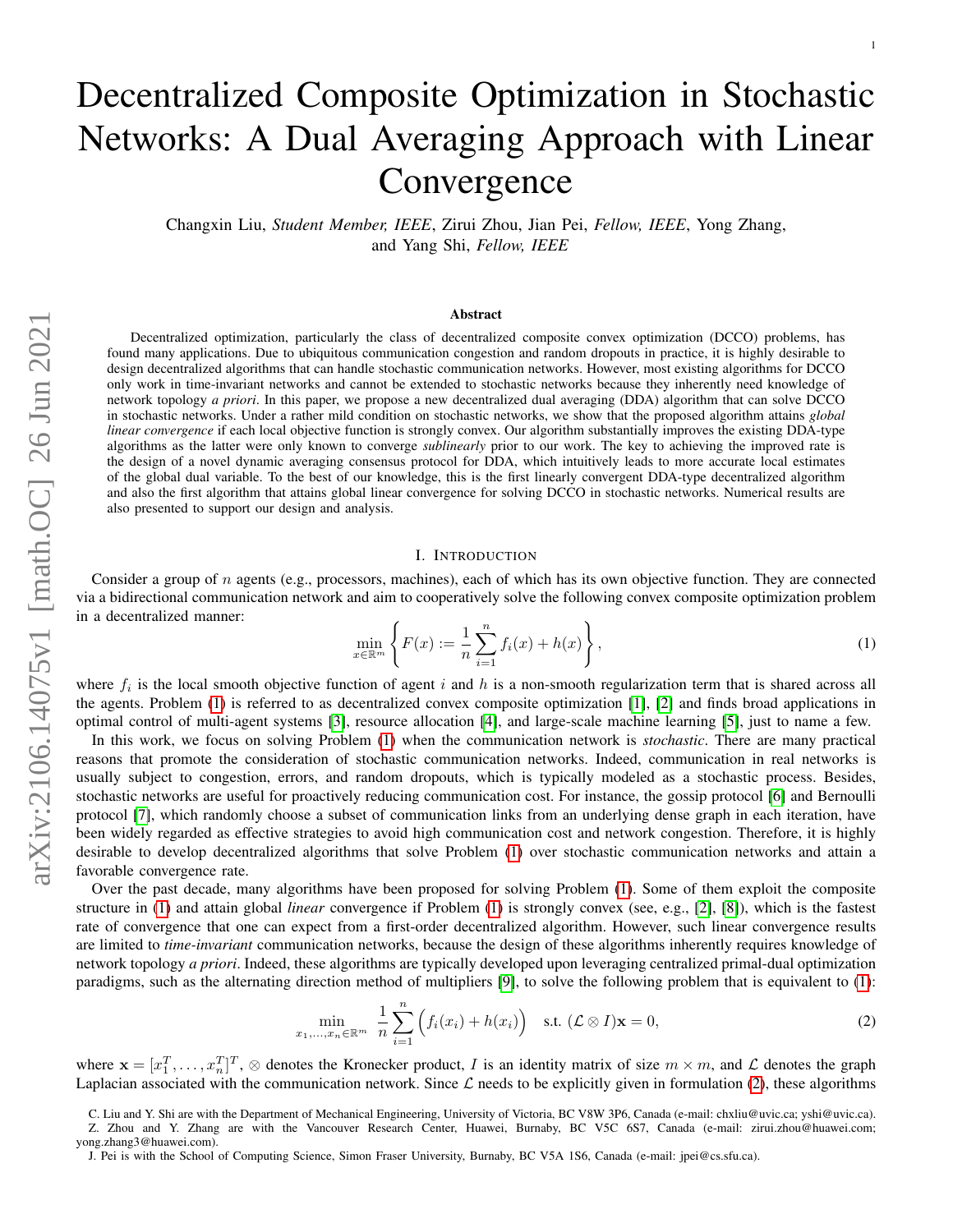and their associated linear convergence results cannot be extended to stochastic communication networks, where the network topology is time-varying and random.

Among the existing decentralized optimization methods, the decentralized dual averaging (DDA) algorithm proposed by [\[10\]](#page-21-9) and its later extensions [\[11\]](#page-21-10)–[\[13\]](#page-21-11) have been recognized as a powerful framework that can handle stochastic networks. However, the convergence rates of existing DDA-type algorithms are rather slow. In fact, even for decentralized convex *smooth* optimization in time-invariant networks, which is deemed to be much simpler than Problem [\(1\)](#page-0-0) in stochastic networks, these algorithms were only known to converge *sublinearly*. Specifically, existing DDA-type algorithms, when applied to Problem [\(1\)](#page-0-0), only attain an  $\mathcal{O}(1/\sqrt{t})$  sublinear rate of convergence. For the special case of Problem [\(1\)](#page-0-0) with  $h \equiv 0$ , [\[14\]](#page-21-12) recently showed that the convergence rate can be improved to  $\mathcal{O}(1/t)$ . Nevertheless, it remains open whether a DDA-type algorithm can attain linear rate of convergence.

Contribution. In this paper, we propose a new DDA algorithm that solves Problem [\(1\)](#page-0-0) in stochastic networks. Under a rather mild condition on the stochastic network, we show that the proposed algorithm has an  $\mathcal{O}(1/t)$  rate of convergence in the general case and a global linear rate of convergence if each local objective function is strongly convex. Our work contributes to the literature of decentralized optimization in the following two aspects:

- i) We develop the first decentralized algorithm that attains global linear convergence for solving Problem[\(1\)](#page-0-0) in stochastic networks. Existing linearly convergent decentralized algorithms for Problem [\(1\)](#page-0-0) only work in time-invariant networks and cannot be extended to stochastic networks because they inherently need knowledge of network topology *a priori*. Our algorithm is based on a DDA framework that is fundamentally different from these algorithms.
- ii) Our algorithmic design and convergence analysis shed new light on DDA-type algorithms. Notably, it is the first DDAtype algorithm that attains linear convergence. Prior to our work, even for decentralized convex *smooth* optimization in time-invariant networks, which is deemed to be much simpler than Problem [\(1\)](#page-0-0) in stochastic networks, existing DDA-type algorithms were only known to converge sublinearly. The key to achieving the improved rate is the design of a novel dynamic averaging consensus protocol for DDA, which intuitively leads to more accurate local estimates of the global dual variable.

#### II. RELATED WORKS

Decentralized algorithms for Problem [\(1\)](#page-0-0) in time-invariant networks. Due to its broad applications, Problem [\(1\)](#page-0-0) has received attention in the community of decentralized optimization for many years; see, e.g., [\[1\]](#page-21-0) for an early attempt. It is only until recently that linearly convergent decentralized algorithms have been developed for solving Problem [\(1\)](#page-0-0) in time-invariant networks. [\[2\]](#page-21-1) developed a decentralized proximal gradient method, where the diffusion step and the proximal step are designed differently from [\[1\]](#page-21-0) such that not only the fixed point meets the global optimality condition but also linear convergence can be attained for strongly convex problems. [\[8\]](#page-21-7) proposed a distributed algorithm based on randomized block-coordinate proximal method, which exhibits an asymptotic linear convergence if the monotone operator associated with Problem [\(1\)](#page-0-0) is metrically subregular (a much weaker condition than strong convexity). Very recently, [\[15\]](#page-21-13) proposed a unified decentralized algorithmic framework based on the operator splitting theory, which attains linear convergence for the strongly convex case. Nevertheless, these algorithms are only applicable to time-invariant networks and cannot be extended to the stochastic networks, which motivates the new algorithm development and convergence analysis in this paper.

Decentralized optimization in stochastic networks. The study of decentralized algorithms over stochastic networks dates back to [\[16\]](#page-21-14), who proposed a subgradient-based algorithm with diminishing step sizes. The decentralized dual averaging algorithm, which combines dual averaging method [\[17\]](#page-21-15) and consensus-seeking, was reported by [\[10\]](#page-21-9) and can handle stochastic networks with an  $\mathcal{O}(1/\sqrt{t})$  sublinear rate of convergence. The decentralized accelerated gradient algorithm with a random network model was proposed by [\[18\]](#page-21-16), where an  $\mathcal{O}(\frac{\log t}{t})$  sublinear convergence rate is obtained for smooth problems. Later, [\[19\]](#page-21-17) validated the use of a constant step size in decentralized gradient descent over stochastic networks, leading to a global linear rate of convergence for strongly convex and smooth problems. Recently, [\[20\]](#page-21-18) developed a unified framework for decentralized stochastic gradient descent over stochastic networks. It is worth mentioning that the aforementioned studies either consider general non-smooth problems or focus on smooth problems. In particular, they cannot exploit the composite structure of Problem [\(1\)](#page-0-0), partially due to the technical difficulty caused by the so-called *projection-consensus coupling* [\[10\]](#page-21-9) for methods integrating consensus-seeking and projected/proximal gradient descent.

In summary, to the best of our knowledge, no existing methods can solve or can be easily extended to solve Problem [\(1\)](#page-0-0) in stochastic networks with global linear convergence.

#### III. PRELIMINARIES

#### *A. Basic Setup*

We consider the finite-sum optimization problem  $(1)$ , in which h is a closed convex function with its domain, denoted by dom(h), being non-empty, and  $f_i$  satisfies the following assumptions for all  $i = 1, \ldots, n$ .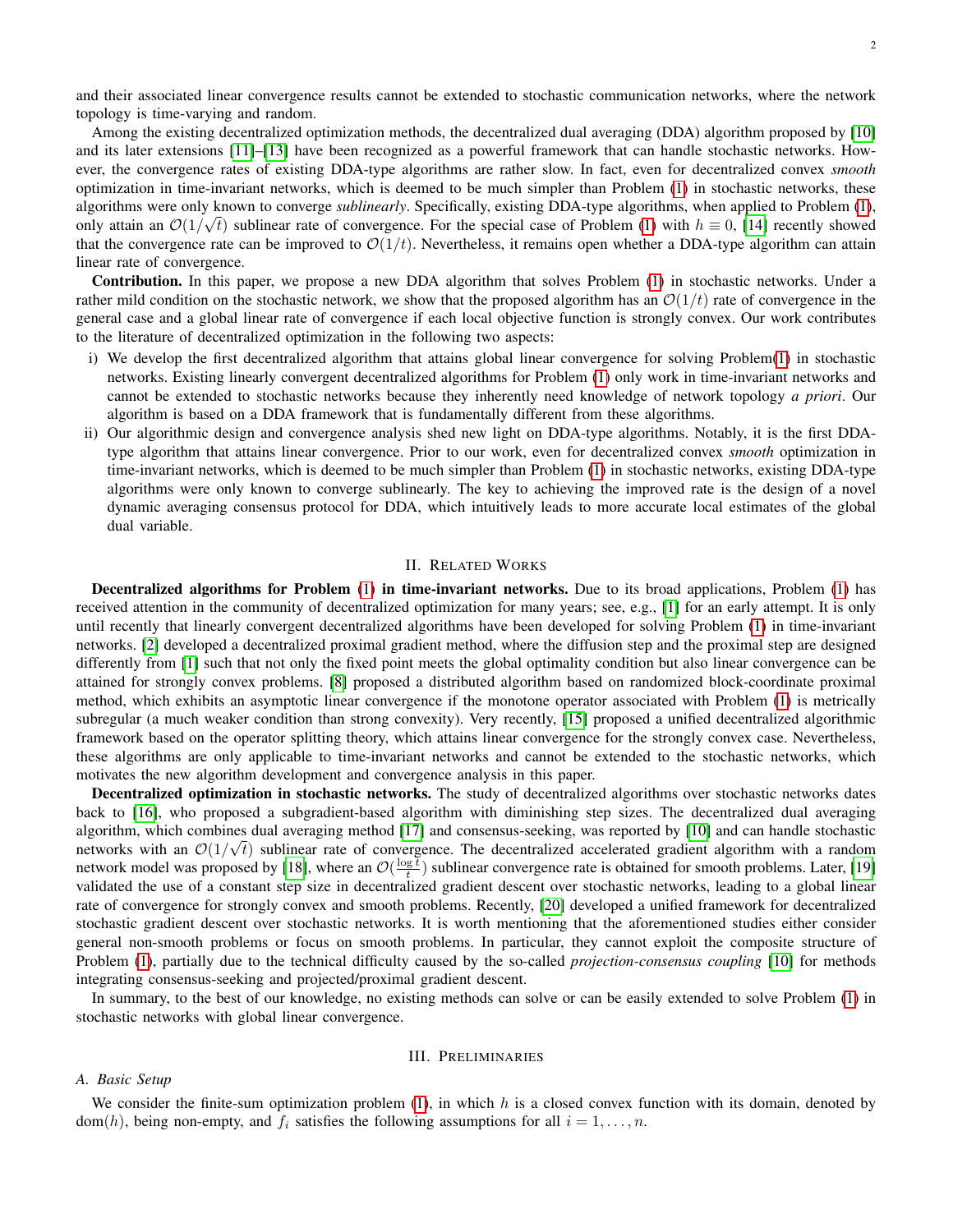<span id="page-2-0"></span>**Assumption 1.** *i)*  $f_i$  is continuously differentiable on an open set that contains dom(h); ii)  $f_i$  is (strongly) convex with modulus  $\mu > 0$  *on dom*(h), *i.e., for any*  $x, y \in dom(h)$ ,

<span id="page-2-6"></span>
$$
f_i(x) - f_i(y) - \langle \nabla f_i(y), x - y \rangle \ge \frac{\mu}{2} \|x - y\|^2; \tag{3}
$$

*and iii*)  $\nabla f_i$  *is Lipschitz continuous on dom*(*h*) *with Lipschitz constant*  $L > 0$ *, i.e., for any*  $x, y \in dom(h)$ *,* 

<span id="page-2-7"></span>
$$
\|\nabla f_i(x) - \nabla f_i(y)\| \le L\|x - y\|.\tag{4}
$$

Throughout the paper, we denote by  $x^*$  an optimal solution of Problem [\(1\)](#page-0-0). Assumption [1](#page-2-0) is standard in the study of decentralized optimization [\[1\]](#page-21-0), [\[21\]](#page-21-19). It is worth noting that we allow  $\mu = 0$  in Assumption [1\(](#page-2-0)ii), which reduces to the general convex case.

#### *B. Stochastic Communication Networks*

We consider solving Problem [\(1\)](#page-0-0) in a decentralized manner, that is, each agent i holds a local objective function  $F_i := f_i + h$ and a pair of agents can exchange information only if they are connected in the communication network. Similar to existing studies [\[1\]](#page-21-0), [\[10\]](#page-21-9), [\[22\]](#page-21-20), [\[23\]](#page-21-21), we use a doubly stochastic matrix  $P^{(t)} \in [0,1]^{n \times n}$  to encode the network topology and the weights of connected links at time t. We focus on the fairly general setting of stochastic communication networks, i.e.,  $P^{(t)}$  is a random matrix for every t. For the convergence of the proposed decentralized algorithm, we make the following assumption on  $P^{(t)}$ .

<span id="page-2-1"></span>**Assumption 2.** For every  $t \geq 0$ , it holds that i)  $P^{(t)}\mathbf{1} = \mathbf{1}$  and  $\mathbf{1}^T P^{(t)} = \mathbf{1}^T$ , where 1 denotes the all-one vector of dimensionality n; ii)  $P^{(t)}$  is independent of the random events that occur up to time  $t-1$ ; and iii) there exists a constant  $\beta \in (0,1)$  *such that* 

<span id="page-2-5"></span>
$$
\sqrt{\rho\left(\mathbb{E}_t\left[P^{(t)^T}P^{(t)}\right]-\frac{\mathbf{1}\mathbf{1}^T}{n}\right)} \leq \beta,\tag{5}
$$

where  $\rho(\cdot)$  denotes the spectral radius and the expectation  $\mathbb{E}_t[\cdot]$  is taken with respect to the distribution of  $P^{(t)}$  at time t.

Assumption [2](#page-2-1) has been used for analyzing the convergence of a host of decentralized algorithms; see, e.g., [\[6\]](#page-21-5), [\[19\]](#page-21-17), [\[20\]](#page-21-18). An example of  $\{P^{(t)}\}_{t\geq0}$  that satisfies Assumption [2](#page-2-1) is in the random gossip setting, where at time t, one communication link  $(i, j)$  is sampled from an underlying graph G. Suppose that we take  $P^{(t)} = I - \frac{1}{2}(e_i - e_j)(e_i - e_j)^T$ , where I is the identity matrix and  $e_i \in \mathbb{R}^n$  is a vector with 1 in the *i*-th position and 0 otherwise. Then, it is known that Assumption [2](#page-2-1) is satisfied provided that the underlying graph  $G$  is connected; see, e.g., [\[6\]](#page-21-5). We also remark that unlike some other studies [\[20\]](#page-21-18), [\[24\]](#page-21-22), we do not require  $P^{(t)}$  to be symmetric.

#### *C. Dual Averaging Method*

Our algorithm is based on the dual averaging method that was originally proposed by [\[17\]](#page-21-15). The dual averaging method originally proposed by [\[17\]](#page-21-15) can be directly applied to solve Problem [\(1\)](#page-0-0) in a *centralized* manner. In particular, let d be a strongly convex function with modulus 1 on dom( $h$ ) such that

<span id="page-2-4"></span>
$$
x^{(0)} = \underset{x \in \mathbb{R}^m}{\text{argmin}} \, d(x) \in \text{dom}(h) \quad \text{and} \quad d(x^{(0)}) = 0. \tag{6}
$$

Then, the dual averaging method starts with  $x^{(0)}$  and iteratively generates  $\{x^{(t)}\}_{t\geq 1}$  according to

<span id="page-2-2"></span>
$$
x^{(t)} = \underset{x \in \mathbb{R}^m}{\text{argmin}} \left\{ \sum_{\tau=0}^{t-1} a_{\tau+1} \ell(x; x^{(\tau)}) + d(x) \right\},\tag{7}
$$

where

<span id="page-2-3"></span>
$$
a_t = \frac{a}{(1 - a\mu)^t}, \quad t = 1, 2, \dots
$$
 (8)

for some constant  $a > 0$ ,  $\ell : \mathbb{R}^m \times \mathbb{R}^m \to \mathbb{R}$  is defined as

<span id="page-2-8"></span>
$$
\ell(y; z) := f(z) + \langle \nabla f(z), y - z \rangle + \frac{\mu}{2} \|y - z\|^2 + h(y)
$$
\n(9)

for any  $y, z \in \mathbb{R}^m$ , and  $f = \frac{1}{n} \sum_{i=1}^n f_i$ . It is worth noting that for the strongly convex case (i.e.,  $\mu > 0$ ), the sequence  $\{a_t\}_{t \geq 1}$ is geometrically increasing; for the general convex case (i.e.,  $\mu = 0$ ), the sequence  $\{a_t\}_{t>1}$  equals the constant a. Moreover, both [\(7\)](#page-2-2) and [\(8\)](#page-2-3) require the modulus  $\mu$  of strong convexity. In practice, one can use a lower bound of  $\mu$  or simply set  $\mu = 0$ in [\(7\)](#page-2-2) and [\(8\)](#page-2-3) if no valid lower bound is available.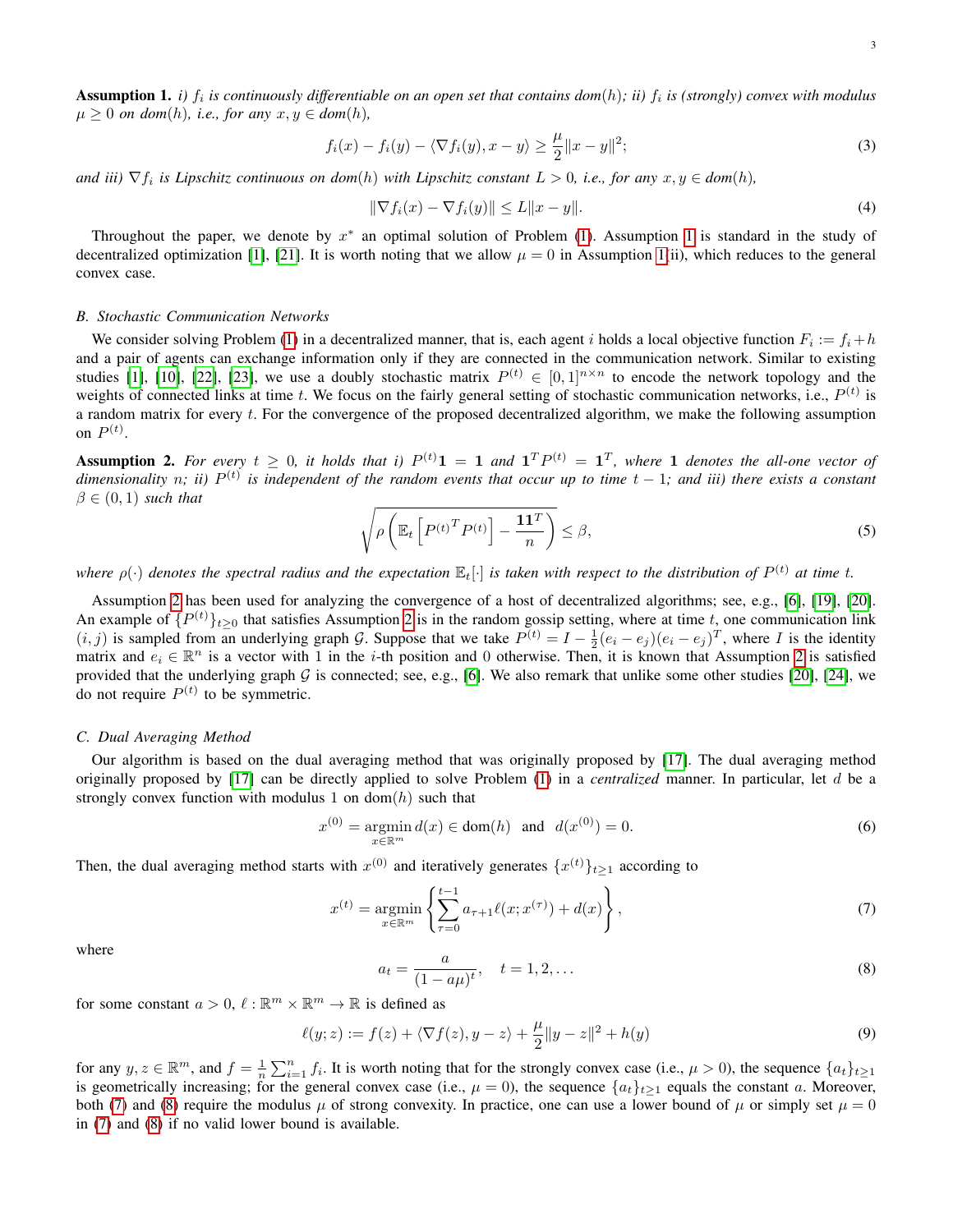<span id="page-3-0"></span>**Theorem [1](#page-2-0).** When Assumption 1 is satisfied, let  $\{x^{(t)}\}_{t\geq0}$  be the sequence of iterates generated by the dual averaging *method* [\(7\)](#page-2-2), if  $a \leq L^{-1}$ , then

$$
F(\tilde{x}^{(t)}) - F(x^*) \le \frac{d(x^*)}{A_t}, \quad t = 1, 2, \dots,
$$

*where*  $A_t = \sum_{\tau=1}^t a_{\tau}$  and  $\tilde{x}^{(t)} = A_t^{-1} \sum_{\tau=1}^t a_{\tau} x^{(\tau)}$ . Moreover, the following estimates on  $A_t^{-1}$  hold: i) If  $\mu > 0$ , then  $\frac{1}{A_t} \leq \frac{(1-a\mu)^t}{a}$ ; and ii) If  $\mu = 0$ , then  $\frac{1}{A_t} = \frac{1}{at}$ .  $\frac{a\mu)^c}{a}$ ; and ii) If  $\mu = 0$ , then  $\frac{1}{A_t} = \frac{1}{at}$ .

#### IV. ALGORITHM AND MAIN RESULTS

From Theorem [1,](#page-3-0) one can observe that the dual averaging method, when applied to solve Problem [\(1\)](#page-0-0) in a *centralized* manner, attains global linear convergence if Problem [\(1\)](#page-0-0) is strongly convex. The existing dual averaging based *decentralized* algorithms, however, converge only sublinearly. In view of this, the following question arises naturally: can we develop a dual averaging based decentralized algorithms that can achieve the same order of convergence as its centralized counterpart, that is, linear convergence? In this section, we put an affirmative answer to this question by developing a new DDA algorithm that incorporates a novel dynamic averaging consensus protocol for each local update, which intuitively leads to more accurate local estimates of the global dual variable. We show that the new DDA, when applied to solve Problem [\(1\)](#page-0-0) in stochastic networks, converges linearly if each local objective is strongly convex. Our algorithmic design and convergence analysis shed new light on DDA-type algorithms, as it is the first DDA-type algorithm that can achieve linear convergence. Besides, it is also the first linearly convergent algorithm for solving Problem [\(1\)](#page-0-0) in stochastic networks.

To motivate the design of our DDA method, we observe that by letting  $A_t = \sum_{\tau=1}^t a_{\tau}$  and

<span id="page-3-3"></span><span id="page-3-2"></span>
$$
z^{(t)} = \sum_{\tau=0}^{t-1} a_{\tau+1} \left( \frac{1}{n} \sum_{i=1}^n \nabla f_i(x^{(\tau)}) - \mu x^{(\tau)} \right),
$$

the update rule [\(7\)](#page-2-2) can be written as

<span id="page-3-1"></span>
$$
x^{(t)} = \underset{x \in \mathbb{R}^m}{\text{argmin}} \left\{ \langle z^{(t)}, x \rangle + A_t \left( \frac{\mu}{2} ||x||^2 + h(x) \right) + d(x) \right\}.
$$

Thus, it is sensible for each agent to locally estimate the global dual variable  $z^{(t)}$  to fulfill decentralization. To this end, we propose the following dynamic averaging consensus protocol:

$$
z_i^{(t)} = \sum_{j=1}^n p_{ij}^{(t-1)} \left( z_j^{(t-1)} + a_t s_j^{(t-1)} \right),\tag{10a}
$$

$$
s_i^{(t)} = \sum_{j=1}^n p_{ij}^{(t-1)} s_j^{(t-1)} + \left(\nabla f_i(x_i^{(t)}) - \mu x_i^{(t)}\right) - \left(\nabla f_i(x_i^{(t-1)}) - \mu x_i^{(t-1)}\right),\tag{10b}
$$

where  $p_{ij}^{(t)}$  is the  $(i, j)$ -th element in the mixing matrix  $P^{(t)}$ ,  $z_i^{(t)}$  is the *i*-th agent's local estimate of  $z^{(t)}$  at time t and  $s_i^{(t)}$  is an auxiliary vector for reducing consensus error. Equipped with these, each agent  $i$  can perform a local computation to update its estimate of the global primal variable  $x^{(t)}$ :

$$
x_i^{(t)} = \underset{x \in \mathbb{R}^m}{\text{argmin}} \left\{ \langle z_i^{(t)}, x \rangle + A_t \left( \frac{\mu}{2} ||x||^2 + h(x) \right) + d(x) \right\}.
$$
 (11)

<span id="page-3-4"></span>We denote by  $\mathcal{N}_i^{(t)}$  the set of agents that are connected with agent i at time t. Then, the entire algorithm can be summarized in Algorithm [1.](#page-4-0)

Our protocol [\(10\)](#page-3-1) differs from the one used in the original DDA [\[10\]](#page-21-9) in [\(10b\)](#page-3-2), where the latter simply lets  $s_i^{(t)} = \nabla f_i(x_i^{(t)})$ for all agents  $i$ . Our update in [\(10b\)](#page-3-2) is a second order dynamic averaging consensus protocol motivated by [\[26\]](#page-21-24), and equips each agent *i* with an  $s_i^{(t)}$  that can track the global variable  $\frac{1}{n} \sum_{i=1}^n (\nabla f_i(x_i^{(t)}) - \mu x_i^{(t)})$ . Intuitively, [\(10\)](#page-3-1) can lead to much more accurate local estimates  $\{z_i^{(t)}\}_{i=1}^n$  of the global dual variable  $z^{(t)}$ . Moreover, as we will show in the convergence analysis, the novel update [\(10b\)](#page-3-2) validates the use of *geometrically increasing* weights  $\{a_t\}_{t\geq 0}$  in [\(10a\)](#page-3-3). This contrasts with the use of *decaying* weights in other DDA-type algorithms and is key to achieving the linear convergence result.

Before proceeding, we make some remarks on Algorithm [1.](#page-4-0) First, Algorithm [1](#page-4-0) provides a unified treatment for both general convex and strongly convex cases. In particular, if  $\mu = 0$ , we simply set  $a_t = a$  and  $A_t = at$  for all t. Second, to satisfy the condition in [\(6\)](#page-2-4), one can choose an arbitrary  $x^{(0)} \in \text{dom}(h)$  and let

$$
d(x) := \tilde{d}(x) - \tilde{d}(x^{(0)}) - \langle \nabla \tilde{d}(x^{(0)}), x - x^{(0)} \rangle,
$$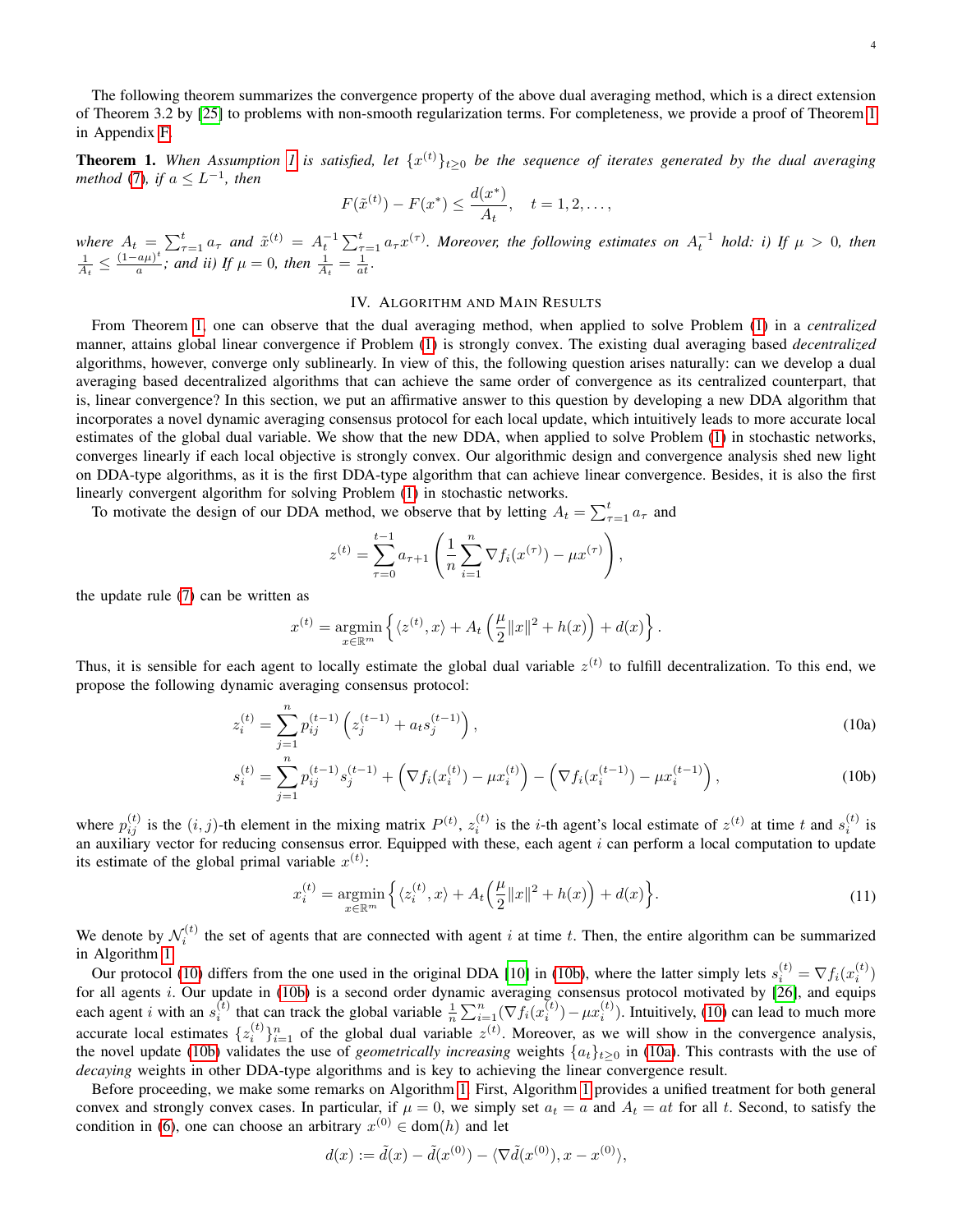#### <span id="page-4-0"></span>Algorithm 1 The proposed decentralized dual averaging algorithm for Problem [\(1\)](#page-0-0)

**Input:**  $\mu \ge 0$ ,  $a > 0$ ,  $x^{(0)} \in \text{dom}(h)$  and a strongly convex function d with modulus 1 on dom(h) such that [\(6\)](#page-2-4) holds **Initialize:**  $a_0 = a$ ,  $A_0 = 0$ ,  $x_i^{(0)} = x^{(0)}$ ,  $z_i^{(0)} = 0$ , and  $s_i^{(0)} = \nabla f_i(x^{(0)}) - \mu x^{(0)}$  for all  $i = 1, ..., n$ for  $t = 1, 2, \cdots$  do set  $a_t = a_{t-1}/(1 - a\mu)$  and  $A_t = A_{t-1} + a_t$ *In parallel (for agent i, i* =  $1, \ldots, n$ ) collect  $z_j^{(t-1)}$  and  $s_j^{(t-1)}$  from all agents  $j \in \mathcal{N}_i^{(t-1)}$ update  $z_i^{(t)}$  and  $s_i^{(t)}$  by [\(10\)](#page-3-1) compute  $x_i^{(t)}$  by [\(11\)](#page-3-4) broadcast  $z_i^{(t)}$  and  $s_i^{(t)}$  to all agents  $j \in \mathcal{N}_i^{(t)}$ end for

where  $\tilde{d}$  is any strongly convex function with modulus 1, e.g.,  $\tilde{d}(x) = ||x||^2/2$ . It is easy to verify that such  $x^{(0)}$  and d satisfy [\(6\)](#page-2-4). Finally, similar to the standard dual averaging method, we assume that the subproblem [\(11\)](#page-3-4) can be computed easily. This holds for a host of applications. For example, if we choose  $d(x) = ||x - x^{(0)}||^2$ , then the subproblem [\(11\)](#page-3-4) reduces to computing the proximal operator of  $h$ , which admits a closed-form solution in many applications.

The rest of this section presents the convergence results of Algorithm [1.](#page-4-0) To proceed, we denote

<span id="page-4-8"></span>
$$
\mathbf{M} = \begin{bmatrix} \beta & \beta \\ \frac{a(L+\mu)}{1-a\mu} \left(\beta + \frac{1}{1-a\mu}\right) & \frac{\beta + a\beta(L+\mu)}{1-a\mu} \end{bmatrix},
$$
(12)

where L and  $\mu$  are given in Assumption [1,](#page-2-0)  $\beta \in (0,1)$  is defined in Assumption [2,](#page-2-1) and a is an input of Algorithm [1.](#page-4-0) Matrix M is the key to our convergence analysis as it defines the dynamics of the iterates generated by Algorithm [1.](#page-4-0) Let  $\rho(M)$  be the spectral radius of M. To facilitate the presentation of our convergence analysis, we define

<span id="page-4-3"></span>
$$
\nu := \rho(\mathbf{M})\sqrt{1 - a\mu}, \quad \eta := (1 - a\mu)(1 - \nu)^2, \quad \theta := (1 - a\mu)(1 - \nu^2). \tag{13}
$$

The following result on  $\nu$ ,  $\eta$ , and  $\theta$  is fundamental to our convergence analysis whose proof can be found in Appendix [D-A.](#page-13-0)

<span id="page-4-2"></span>**Lemma 1.** *The value of v monotonically increases with a if*  $a \in (0, 1/\mu)$ *. Moreover, if* 

<span id="page-4-1"></span>
$$
\frac{1}{a} > \frac{\beta(2L + 3\mu)}{(1 - \beta)^2} + \mu,\tag{14}
$$

*then* ν < 1*. Consequently,* η *and* θ *are both positive and monotonically decrease with* a *if* [\(14\)](#page-4-1) *is satisfied.*

Equipped with Lemma [1,](#page-4-2) we are ready to present the main results of this paper, which pertain to the convergence property of Algorithm [1.](#page-4-0) Similar to some existing works [\[10\]](#page-21-9), we first present the convergence property of an auxiliary sequence  $\{y^{(t)}\}_{t\geq0}$ , which then immediately implies the convergence property of the sequence  $\{x_i^{(t)} : i = 1, \ldots, n\}_{t \geq 0}$  generated by Algorithm [1.](#page-4-0) In particular, we define

<span id="page-4-4"></span>
$$
y^{(t)} = \underset{x \in \mathbb{R}^m}{\operatorname{argmin}} \left\{ \langle \overline{z}^{(t)}, x \rangle + A_t \left( \frac{\mu}{2} ||x||^2 + h(x) \right) + d(x) \right\},\tag{15}
$$

where  $y^{(0)} = x^{(0)}$ ,  $\overline{z}^{(t)} = \frac{1}{n} \sum_{i=1}^{n} z_i^{(t)}$  and  $\{z_i^{(t)} : i = 1, ..., n\}_{t \ge 0}$  are generated by Algorithm [1.](#page-4-0)

<span id="page-4-5"></span>Theorem 2. *When Assumptions [1](#page-2-0) and [2](#page-2-1) are satisfied, the constant* a *in Algorithm [1](#page-4-0) satisfies* [\(14\)](#page-4-1)*, and*

$$
\gamma := \frac{1}{a} - 2L + \mu - \frac{4L - 2\mu}{\eta} > 0,\tag{16}
$$

<span id="page-4-7"></span>*where*  $\eta$  *is defined in* [\(13\)](#page-4-3)*, then, for all*  $t \geq 1$ *, it holds that* 

<span id="page-4-6"></span>
$$
\mathbb{E}[F(\tilde{y}^{(t)})] - F(x^*) \le \frac{C}{A_t},\tag{17}
$$

*where*  $\tilde{y}^{(t)} = A_t^{-1} \sum_{\tau=1}^t a_{\tau} y^{(\tau)}$  *with*  $y^{(\tau)}$  *defined in* [\(15\)](#page-4-4)*,* 

$$
C := d(x^*) + \frac{a(2L - \mu)\sigma^2}{n\theta(L + \mu)^2} > 0,
$$

*and*  $\sigma^2$  *is the variance of local gradients at*  $t = 0$ *, i.e.,* 

$$
\sigma^{2} = \sum_{i=1}^{n} \left\| \nabla f_{i}(x^{(0)}) - \frac{1}{n} \sum_{j=1}^{n} \nabla f_{j}(x^{(0)}) \right\|^{2}.
$$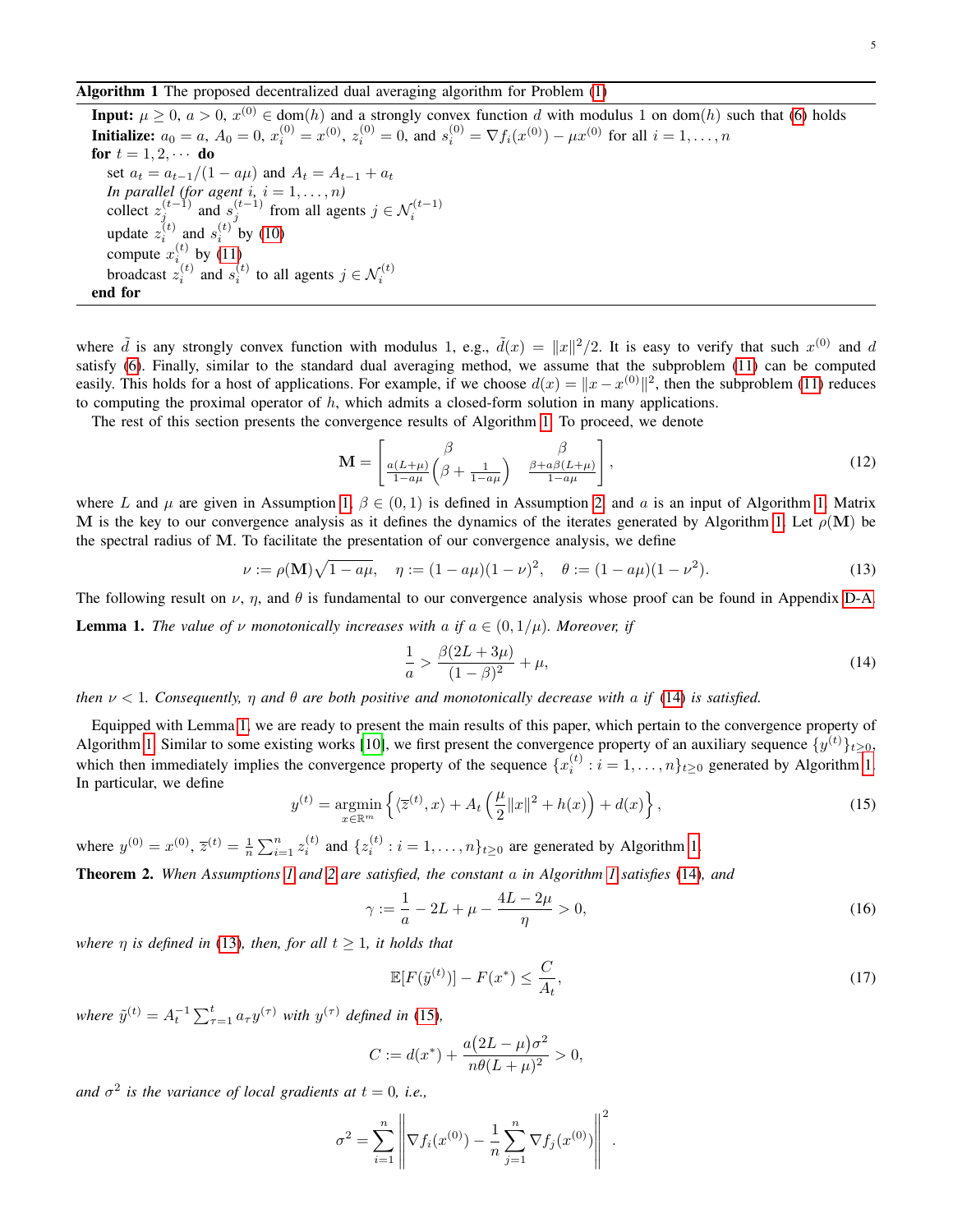*Moreover, for all*  $t \geq 1$  *and*  $i = 1, \ldots, n$ *, we have* 

<span id="page-5-5"></span>
$$
\mathbb{E}[\|\tilde{x}_i^{(t)} - \tilde{y}^{(t)}\|^2] \le \frac{D}{A_t},\tag{18}
$$

*where*  $\tilde{x}_i^{(t)} = A_t^{-1} \sum_{\tau=1}^t a_\tau x_i^{(\tau)}$  and

$$
D := \frac{4nC}{\eta\gamma} + \frac{2a\sigma^2}{\theta(L+\mu)^2} > 0.
$$

The proof of Theorem [2](#page-4-5) is postponed to Appendix [B.](#page-10-0) Theorem [2](#page-4-5) can be regarded as a decentralized counterpart of Theorem [1.](#page-3-0) Due to the presence of consensus error in the decentralized setting, Theorem [2](#page-4-5) requires a more delicate choice of  $\alpha$  for convergence. In Appendix [E,](#page-18-0) we show that there exists an  $\bar{a} > 0$  such that any  $a \in (0, \bar{a})$  satisfies the conditions in Theorem [2.](#page-4-5) Moreover,  $\bar{a}$  is roughly in the order  $\mathcal{O}((1 - \beta)^2/L)$ .

As a consequence of Theorem [2,](#page-4-5) we show in Corollary [1](#page-4-0) that Algorithm 1 attains global linear convergence if  $\mu > 0$ . Its proof is given in Appendix [C-A.](#page-12-0)

<span id="page-5-0"></span>**Corollary 1.** Suppose that the premise of Theorem [2](#page-4-5) holds. If  $\mu > 0$ , then for all  $t \ge 1$  and  $i = 1, \ldots, n$ , we have

<span id="page-5-6"></span>
$$
\mathbb{E}[\|\tilde{x}_i^{(t)} - x^*\|^2] \le \frac{2}{a} \left(\frac{2C}{\mu} + D\right) (1 - a\mu)^t,\tag{19}
$$

where  $\tilde{x}_i^{(t)} = A_t^{-1} \sum_{\tau=1}^t a_\tau x_i^{(\tau)}$  and  $C, D$  are positive constants given in Theorem [2.](#page-4-5)

To the best of our knowledge, Corollary [1](#page-5-0) provides the first linear convergence result for solving Problem [\(1\)](#page-0-0) in stochastic networks. It is also the first linear convergence result for any DDA-type algorithms.

As Corollary [1](#page-4-0) also holds when Algorithm 1 is applied to solving Problem [\(1\)](#page-0-0) with  $h \equiv 0$  in time-invariant networks, it would be interesting to compare our linear convergence result with those of decentralized algorithms that also converge linearly in this special case. Based on the above remark on  $a$ , one can observe that the rate of linear convergence in Corollary [1](#page-5-0) is roughly  $\mathcal{O}((1-\rho)^t)$ , where  $\rho = \Theta((1-\beta)^2/\kappa)$ . This rate is sub-optimal for decentralized convex smooth optimization in time-invariant networks, where a better rate  $\rho = \Theta((1 - \beta)/\kappa)$  is achieved by, for example, [\[15\]](#page-21-13). So far it is unclear to us why Algorithm [1](#page-4-0) is sub-optimal in terms of the rate in linear convergence when it is applied to such a special case of the considered problem. One possible reason is the consideration of stochastic network, which results in loss of prior information on network topology. It could also be due to the dual averaging framework, which may be inherently sub-optimal in the rate. We shall leave this as future research.

For the case  $\mu = 0$ , Theorem [2](#page-4-5) implies that Algorithm [1](#page-4-0) has a global  $\mathcal{O}(1/t)$  rate of convergence. In particular, we have the following corollary whose proof is presented in Appendix [C-B.](#page-12-1)

<span id="page-5-4"></span>**Corollary [2](#page-4-5).** Suppose that the premise of Theorem 2 holds. If  $\mu = 0$ , then for all  $t \ge 1$  and  $i = 1, \ldots, n$ , we have

$$
\mathbb{E}[F(\tilde{y}^{(t)})] - F(x^*) \le \frac{C}{at},\tag{20}
$$

<span id="page-5-2"></span><span id="page-5-1"></span>
$$
\mathbb{E}[\|\tilde{x}_i^{(t)} - \tilde{y}^{(t)}\|^2] \le \frac{D}{at},\tag{21}
$$

where  $\tilde{y}^{(t)} = \frac{1}{t} \sum_{\tau=1}^{t} y^{(\tau)}$ ,  $\tilde{x}_i^{(t)} = \frac{1}{t} \sum_{\tau=1}^{t} x_i^{(\tau)}$ , and *C*, *D* are positive constants given in Theorem [2.](#page-4-5) In addition, if  $h \equiv 0$  in *Problem* [\(1\)](#page-0-0),  $d(x) = ||x||^2/2$ , and

$$
\frac{1}{a} > 2L \cdot \max\left\{ \frac{\beta}{(1-\beta)^2}, 1 + \frac{6}{(1-\nu)^2} \right\},\tag{22}
$$

<span id="page-5-7"></span>*where* β *and* ν *are given in* [\(5\)](#page-2-5) *and* [\(13\)](#page-4-3)*, respectively, then we further have*

<span id="page-5-3"></span>
$$
\mathbb{E}[F(\tilde{x}_i^{(t)})] - F(x^*) \le \frac{1}{t} \left( \frac{n \|x^*\|^2}{2a} + \frac{6\sigma^2}{L(1 - \nu^2)} \right). \tag{23}
$$

Similar to some existing works (e.g., [\[27\]](#page-21-25)), we can only ensure the  $O(1/t)$  rate for the objective value at the auxiliary sequence  $\{\tilde{y}^{(t)}\}_{t\geq 1}$  and the distance of each agent's local estimate  $\tilde{x}_i^{(t)}$  to  $\tilde{y}^{(t)}$  when  $h \neq 0$ ; see [\(20\)](#page-5-1) and [\(21\)](#page-5-2) respectively. The major difficulty is that we cannot derive  $\frac{1}{n}\sum_{i=1}^n x_i^{(t)} = y^{(t)}$  when  $h \neq 0$ , which prevents us from getting [\(40\)](#page-12-2). It remains open whether the  $\mathcal{O}(1/t)$  rate for the objective value at  $\{\tilde{x}_i^{(t)}\}_{t\geq 1}$ , as in [\(23\)](#page-5-3), can be established when  $h \neq 0$  without additional assumptions. We leave it as future work.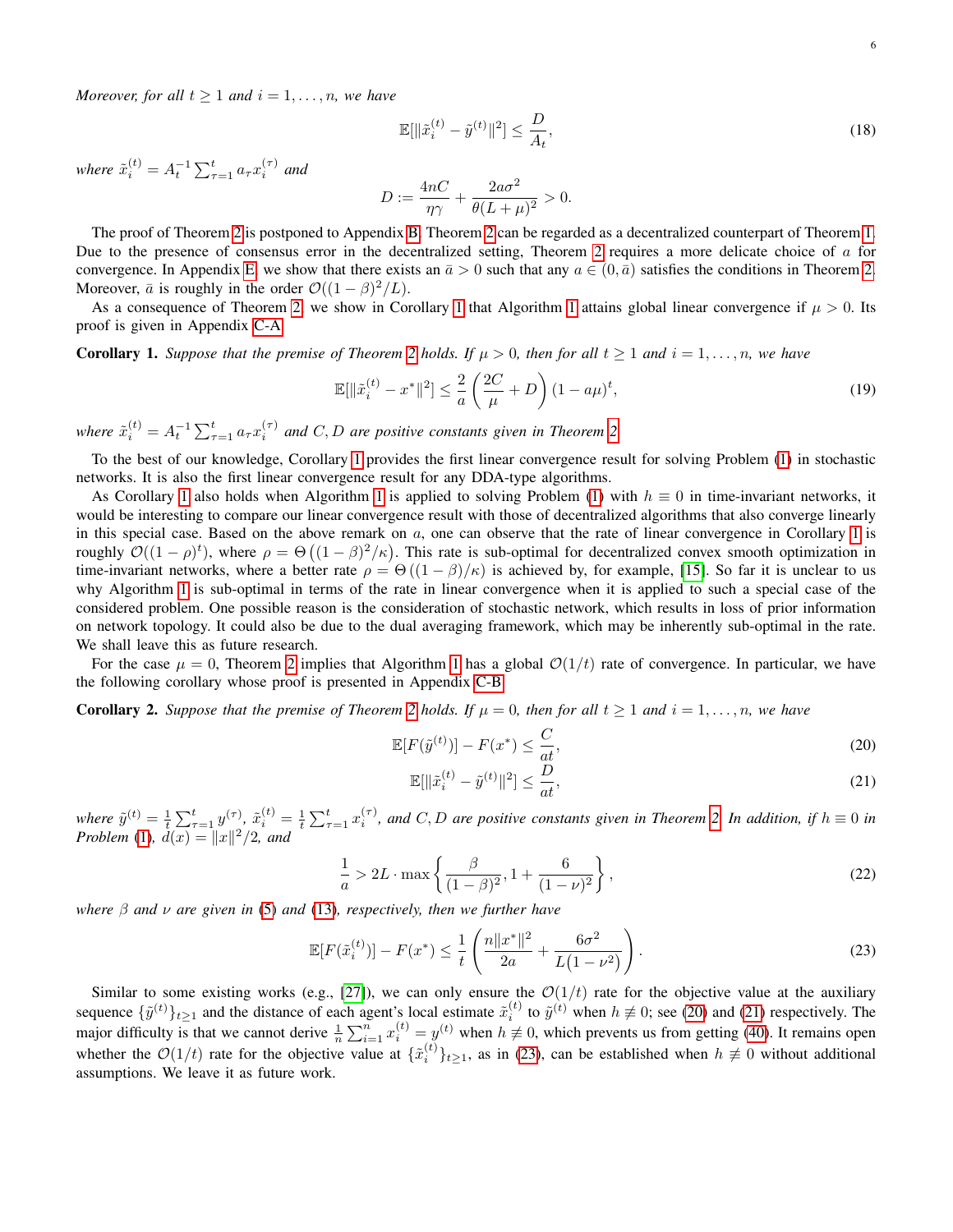#### V. NUMERICAL EXPERIMENTS

For the experiments, we consider the decentralized sparse logistic regression problem [\[2\]](#page-21-1) and the decentralized LASSO problem [\[27\]](#page-21-25). We present numerical results of Algorithm [1](#page-4-0) (named as DDA below), and compare it with the following algorithms:

i) PG-EXTRA in [\[1\]](#page-21-0):

$$
\mathbf{z}^{(t)} = \mathbf{z}^{(t-1)} - \mathbf{x}^{(t-1)} + \tilde{\mathbf{P}}(2\mathbf{x}^{(t-1)} - \mathbf{x}^{(t-2)}) - a(\nabla^{(t-1)} - \nabla^{(t-2)}), \qquad \mathbf{x}^{(t)} = \text{Prox}_{\mathbf{h}}^a(\mathbf{z}^{(t)}),
$$

where  $\tilde{\mathbf{P}} = \frac{(I+P)\otimes I}{2}$  $\frac{P}{2} \otimes I$ ,  $\mathbf{h}(\mathbf{x}) = \sum_{i=1}^{n} h(x_i)$ , and

$$
\text{Prox}_{\mathbf{h}}^{a}(\mathbf{z}) := \underset{\mathbf{x} \in \mathbb{R}^{mn}}{\text{argmin}} \left\{ \mathbf{h}(\mathbf{x}) + \frac{1}{2a} ||\mathbf{x} - \mathbf{z}||^{2} \right\}
$$

.

ii) P2D2 in [\[2\]](#page-21-1):

$$
\mathbf{z}^{(t)} = (I - \alpha \mathbf{B}) \mathbf{z}^{(t-1)} + (I - \mathbf{B}) (\mathbf{x}^{(t-1)} - \mathbf{x}^{(t-2)}) - a(\nabla^{(t-1)} - \nabla^{(t-2)}), \qquad \mathbf{x}^{(t)} = \text{Prox}_{\mathbf{h}}^a(\mathbf{z}^{(t)}),
$$

where  $\mathbf{B} = \frac{(I-P)\otimes I}{2}$  $\frac{P \times I}{2}$ .

iii) DSM in [\[16\]](#page-21-14):

$$
\mathbf{x}^{(t)} = \mathbf{P}^{(t-1)} \mathbf{x}^{(t-1)} - a_{t-1} \mathbf{r}^{(t-1)},
$$

where  $\mathbf{r}^{(t)} \in \partial \mathbf{F}(\mathbf{x}^{(t)})$  and  $\mathbf{F}(\mathbf{x}) = \sum_{i=1}^{n} F(x_i)$ .

iv) Conventional DDA (named as C-DDA below) in [\[28\]](#page-21-26):

$$
\mathbf{z}^{(t)} = \mathbf{P}^{(t-1)} \mathbf{z}^{(t-1)} + \mathbf{r}^{(t-1)}, \qquad \mathbf{x}^{(t)} = \operatorname*{argmin}_{\mathbf{x} \in \mathbb{R}^{mn}} \left\{ a_{t-1} \langle \mathbf{z}^{(t)}, \mathbf{x} \rangle + \mathbf{d}(\mathbf{x}) \right\},
$$

where  $\mathbf{d}(\mathbf{x}) = \sum_{i=1}^{n} d(x_i)$ .

We note that when applied to solve Problem [\(1\)](#page-0-0) in stochastic networks, PG-EXTRA and P2D2 have no convergence guarantees and DSM and C-DDA have sublinear convergence in theory.

#### *A. Decentralized Logistic Regression*

The aforementioned algorithms are applied to the following problem:

<span id="page-6-0"></span>
$$
\min_{x \in \mathbb{R}^m} \frac{1}{n} \sum_{i=1}^n f_i(x) + \phi \|x\|_1, \qquad f_i(x) = \frac{1}{m_i} \sum_{j=1}^{m_i} \ln(1 + \exp(-y_j^i M_j^{i \mathrm{T}} x)) + \frac{\mu}{2} \|x\|^2,\tag{24}
$$

where  $\{M_j^i, y_j^i\}_{j=1}^{m_i}$  are data samples private to agent i. In our experiment, we set  $\phi = 0.001$ ,  $\mu = 0.02$ , and use *Spambase* data set in the UCI Machine Learning Repository [\[29\]](#page-21-27) to generate our problem instance. In particular, we extract 3000 out of the total 4601 samples in the original data set and evenly distribute them to the  $n = 30$  agents, i.e.,  $m_i = 100$  for all i.

We consider two common configurations of stochastic communication networks. The first one is *Bernoulli networks* [\[7\]](#page-21-6), where a fixed graph is first generated and at any time t, each edge of the fixed graph is sampled with probability  $\iota \in (0,1)$ , which results in a random sub-graph of the fixed graph. In our experiment, we generate two fixed graphs in the same way as [\[30\]](#page-21-28), where the sparsity parameter  $\xi$ , i.e., the ratio between the number of edges in the generated fixed graph and the number of edges in the complete graph, is chosen to be 0.2 and 0.4, respectively. Based on each fixed graph, we generate two Bernoulli networks with ι set to be 0.1 and 0.2, respectively. The second one is *randomized gossip networks* [\[6\]](#page-21-5), where only a single edge of a fixed graph is sampled at any time t. In particular, the probability to sample the link  $(i, j)$  is set as  $\frac{1}{n(|N_i|+1)}$ with  $|N_i|$  representing the number of neighbors of i in the supergraph at every time t. In our experiment, we consider cycle graph, 2D grid, and complete graph as the fixed graphs for generating randomized gossip networks.

For all the tested algorithms, we evaluate their performance in terms of the relative square error (RSE) defined by  $RSE =$  $\sum_{i=1}^n ||x_i^{(t)} - x^*||^2$  $\frac{\sum_{i=1}^{n} ||x_i^{(i)} - x^*||^2}{\sum_{i=1}^{n} ||x_i^{(0)} - x^*||^2}$ , where  $x^*$  is identified by applying the centralized proximal gradient method [\[31\]](#page-21-29) to Problem [\(24\)](#page-6-0) such that the norm of the difference of two consecutive iterates is less than  $10^{-14}$ . All the algorithms are initialized with  $x_i^{(0)} = 0$ for all agents i. The parameters of each algorithm are chosen properly to reflect their performance. For DDA and C-DDA, we simply choose  $d(x) = ||x||^2/2$ . We choose  $\alpha = 0.5$  in P2D2 and set  $a_t = 1/\sqrt{t+1}$  for C-DDA and DSM. For the first group of Bernoulli networks, i.e., those sampled from a supergraph with sparsity parameter 0.2 (first row of Figure [1\)](#page-7-0), we set the same  $a = 0.1$  for DDA, P2D2, and PG-EXTRA. For the second group of Bernoulli networks, i.e., those sampled from a supergraph with sparsity parameter 0.4 (second row of Figure [1\)](#page-7-0), we use the same  $a = 0.2$  for DDA, P2D2, and PG-EXTRA. For randomized gossip, we use  $a = 0.1$  for DDA, and set  $10^{-4}$  for the step sizes in P2D2 and PG-EXTRA. We note that choosing a smaller step size in P2D2 and PG-EXTRA generally makes them more stabilizing. In fact, a larger step size will result in even worse behaviour of these two methods in randomized gossip networks.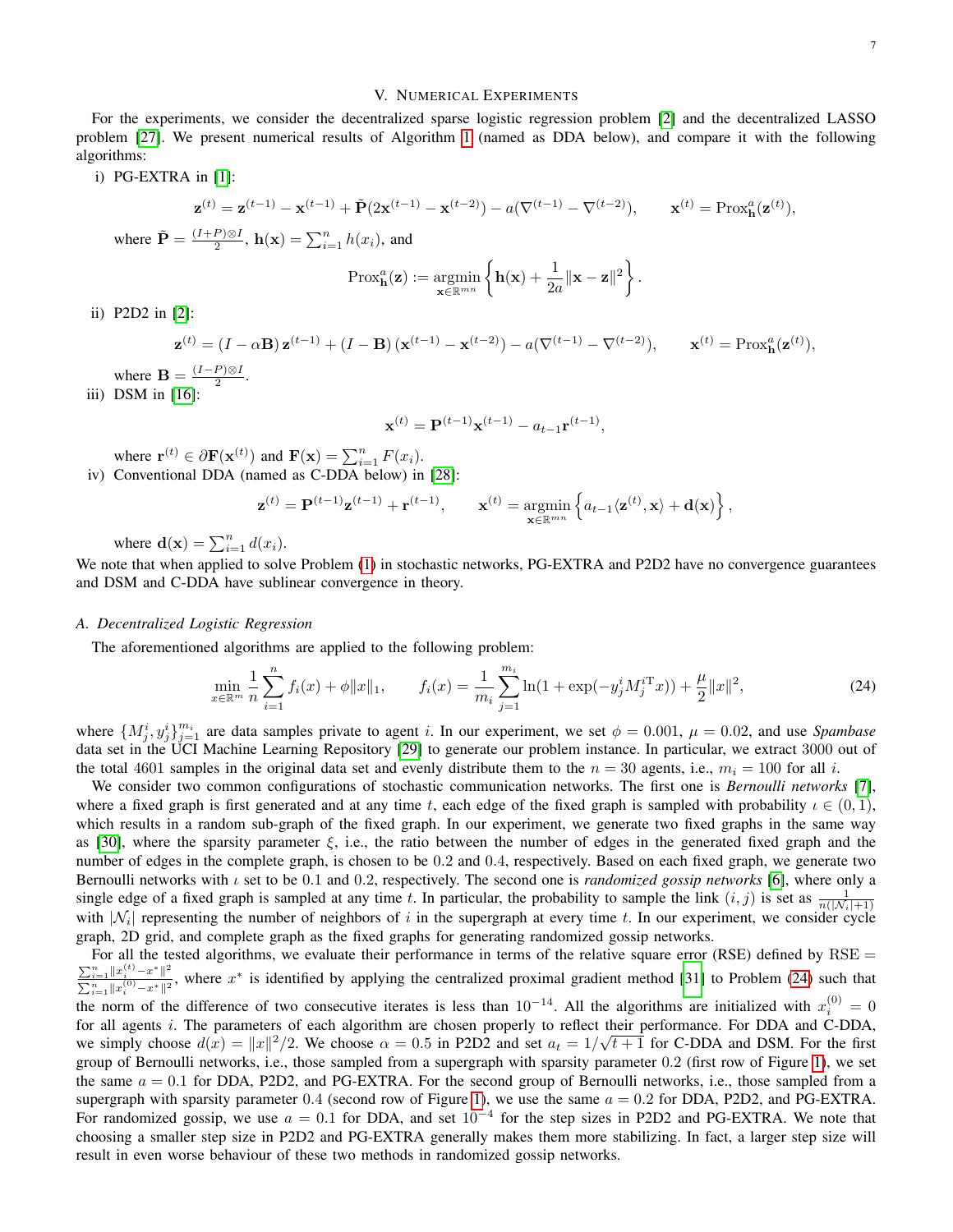

<span id="page-7-0"></span>Fig. 1. Comparison results for decentralized logistic regression in different network configurations.

The simulation results are plotted in Figure [1.](#page-7-0) Specifically, the first two rows of Figure [1](#page-7-0) present the performance on Bernoulli networks and the last row shows the performance on randomized gossip networks. We note that the rightmost two plots of the first two rows are for time-invariant networks, which are the fixed graphs for generating the Bernoulli networks in the first two rows, respectively. One can observe that our DDA converges linearly and is substantially faster than DSM and C-DDA in all the network settings, which supports our theoretical development. In addition, while P2D2 and PG-EXTRA perform very similar to DDA on time-invariant networks, they both diverge when applied to stochastic networks. This suggests that decentralized algorithms that are designed for time-invariant networks may not work effectively in stochastic networks.

#### *B. Decentralized LASSO*

The following decentralized LASSO problem is considered

$$
\min_{x \in \mathbb{R}^m} \frac{1}{n} \sum_{i=1}^n \frac{1}{2} \|b_i - C_i x\|^2, \quad \text{s.t. } \|x\|_1 \le R,
$$

where  $R > 0$  is a constant, and  $(C_i, b_i)$  represents the data tuple available to agent i with  $C_i \in \mathbb{R}^{60 \times 50}$  and  $b_i \in \mathbb{R}^{60}$ . The data is randomly generated according to the setting by [\[32\]](#page-21-30). Firstly, a sparse signal  $x^{\sharp} \in \mathbb{R}^{50}$  is randomly generated, where the probability for each element being nonzero is 0.25. Then, each  $C_i$  is randomly generated and then normalized such that Assumption [1](#page-2-0) holds with  $L = 1$  and  $\mu = 0.5$ . Set  $R = 1.1||x^{\sharp}||_1$ . produced based on  $b_i = C_i x^{\sharp} + \epsilon_i$ , where  $\epsilon_i$  is a random noise vector.

Two types of stochastic communication networks are considered. For Bernoulli networks, we generate two fixed graphs with the sparsity parameter  $\xi = 0.1$  and 0.2. Based on each fixed graph, we construct two Bernoulli networks by setting  $\iota = 0.05$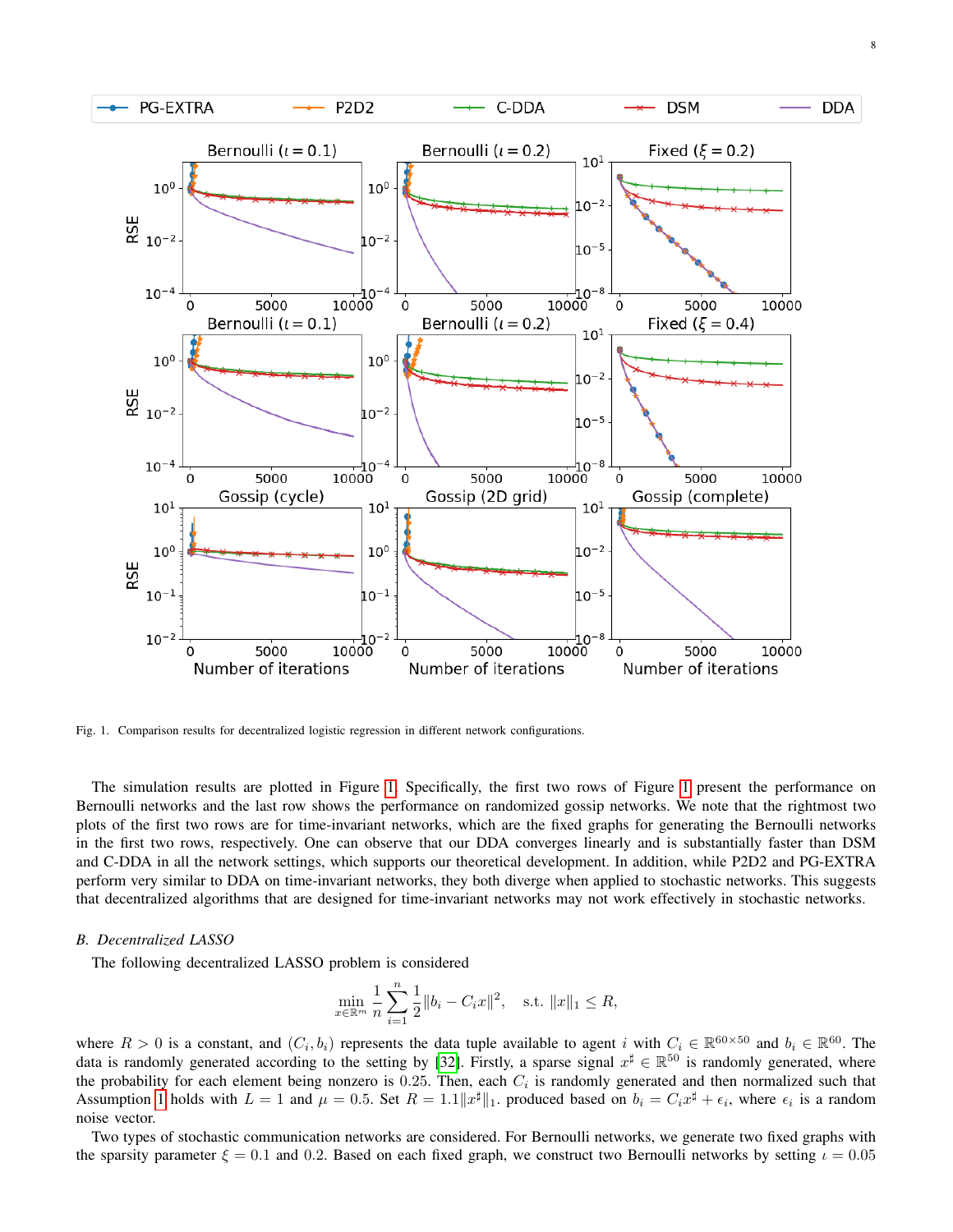

<span id="page-8-0"></span>Fig. 2. Comparison results for decentralized LASSO in different network configurations.

and  $\iota = 0.1$ , respectively. In the second setting, we also consider cycle graph, 2D grid, and complete graph as the fixed graphs for generating randomized gossip networks. We identify  $x^*$  by using the centralized proximal gradient method, where the stopping criterion is set as the norm of the difference of two consecutive iterates smaller than  $10^{-14}$ . The performance of all the tested algorithms is evaluated in terms of RSE =  $\frac{\sum_{i=1}^{n} ||x_i^{(t)} - x^*||^2}{\sum_{i=1}^{n} ||x_i^{(0)} - x^*||^2}$  $\frac{\sum_{i=1}^n ||x_i|| - x}{\sum_{i=1}^n ||x_i^{(0)} - x^*||^2}$ . The algorithm by [\[33\]](#page-21-31) is used to perform projection onto  $l_1$ -norm ball. All the algorithms are initialized with  $x_i^{(0)} = 0$  for all i. The parameters for each algorithm are chosen in the following way. For DDA and C-DDA, we employ  $d(x) = ||x||^2/2$ . We choose  $\alpha = 0.5$  in P2D2 and set  $a_t = 1/\sqrt{t+1}$ for C-DDA. For the two groups of Bernoulli networks, we set the  $a$  in DDA to be 0.1 and set 0.1 for the step sizes in P2D2 and PG-EXTRA. For randomized gossip, we use  $a = 0.1$  for DDA, and set  $10^{-4}$  for the step sizes in P2D2 and PG-EXTRA. Since DSM can not be applied to constrained problems, it is not considered in this setting.

The simulation results are plotted in Figure [2.](#page-8-0) In particular, the performance on Bernoulli networks and randomized gossip networks is presented in the first two rows and the last row of Figure [2,](#page-8-0) respectively. In the first two rows, the rightmost two plots demonstrate the performance in time-invariant networks that are used for generating Bernoulli networks. Although P2D2 and PG-EXTRA demonstrate a similar performance with DDA on time-invariant networks, they do not converge to the minimizer when applied to stochastic networks. In line with our theoretical results, DDA linearly converges and outperforms C-DDA in all the network configurations.

To summarize, the simulation results confirm our theoretical findings and demonstrate the superior performance of the proposed Algorithm [1](#page-4-0) on both time-invariant and stochastic networks.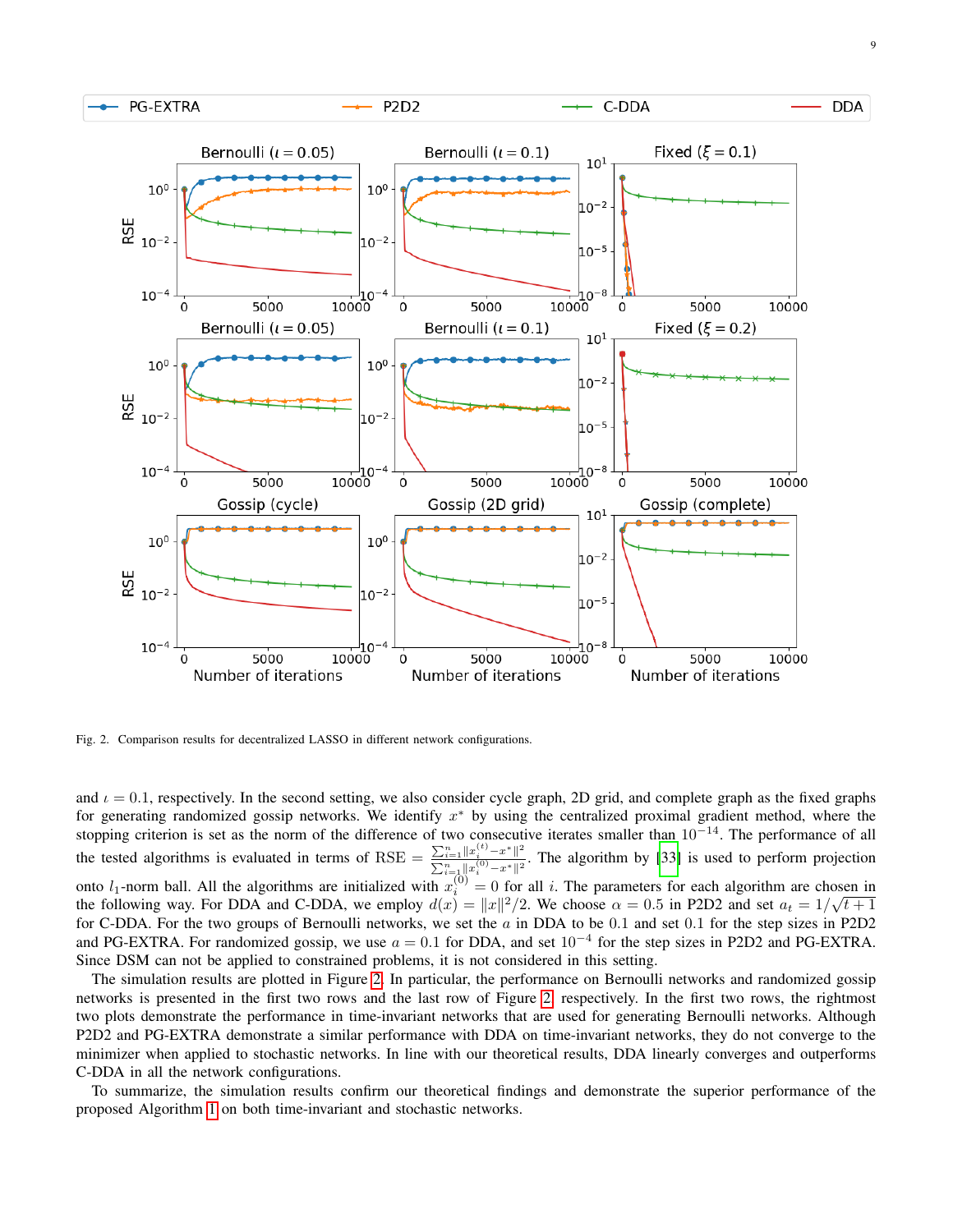#### VI. CONCLUSION AND FUTURE WORK

In this paper, we proposed a new decentralized algorithm for solving Problem [\(1\)](#page-0-0) in stochastic networks. The proposed algorithm, based on the framework of dual averaging method, is facilitated by designing a novel dynamic averaging consensus protocol. To the best of our knowledge, this is the first linearly convergent DDA-type decentralized algorithm and also the first algorithm that attains global linear convergence for solving Problem [\(1\)](#page-0-0) in stochastic networks.

As we remarked after Corollary [1,](#page-5-0) it remains open whether Algorithm [1](#page-4-0) can be further improved such that it achieves the optimal rate of linear convergence when applied to the special setting of Problem [\(1\)](#page-0-0). Besides, it is unknown if  $\mathcal{O}(1/t)$ convergence rate of the objective error at the local estimates can be established for the general convex case. We leave them as future research.

#### APPENDIX A

#### OVERVIEW OF THE APPENDIX AND PRELIMINARIES

In the Appendix, we begin with some notation to streamline the presentation. Then, we present the proof Theorem [2](#page-4-5) and the proofs of Corollaries [1](#page-5-0) and [2](#page-5-4) in Appendix [B](#page-10-0) and [C,](#page-12-3) respectively. The proofs of supporting lemmas are postponed to Appendix [D.](#page-13-1) In Appendix [E,](#page-18-0) we provide an estimation of  $\bar{a}$  for which the conditions [\(14\)](#page-4-1) and [\(16\)](#page-4-6) in Theorem [2](#page-4-5) are both satisfied for any  $a \in (0, \bar{a})$ . The proof of Theorem [1](#page-3-0) (an extension of [\[25,](#page-21-23) Theorem 3.2]) is given in Appendix [F](#page-19-0) for completeness. First, we introduce the following notation:

<span id="page-9-2"></span>
$$
\mathbf{x}^{(t)} = \begin{bmatrix} x_1^{(t)} \\ \vdots \\ x_n^{(t)} \end{bmatrix}, \quad \mathbf{s}^{(t)} = \begin{bmatrix} s_1^{(t)} \\ \vdots \\ s_n^{(t)} \end{bmatrix}, \quad \mathbf{z}^{(t)} = \begin{bmatrix} z_1^{(t)} \\ \vdots \\ z_n^{(t)} \end{bmatrix}, \quad \nabla^{(t)} = \begin{bmatrix} \nabla f_1(x_1^{(t)}) \\ \vdots \\ \nabla f_n(x_n^{(t)}) \end{bmatrix}, \quad \mathbf{y}^{(t)} = \begin{bmatrix} y^{(t)} \\ \vdots \\ y^{(t)} \end{bmatrix}, \tag{25}
$$

<span id="page-9-1"></span>
$$
\overline{x}^{(t)} = \frac{1}{n} \sum_{i=1}^{n} x_i^{(t)}, \quad \overline{g}^{(t)} = \frac{1}{n} \sum_{i=1}^{n} \nabla f_i(x_i^{(t)}), \quad \overline{s}^{(t)} = \frac{1}{n} \sum_{i=1}^{n} s_i^{(t)}, \quad \overline{z}^{(t)} = \frac{1}{n} \sum_{i=1}^{n} z_i^{(t)}, \tag{26}
$$

$$
\tilde{\mathbf{s}}^{(t)} = \mathbf{s}^{(t)} - \mathbf{1} \otimes \overline{\mathbf{s}}^{(t)}, \quad \tilde{\mathbf{z}}^{(t)} = \mathbf{z}^{(t)} - \mathbf{1} \otimes \overline{z}^{(t)}, \quad \Delta \overline{x}^{(t-1)} = \overline{x}^{(t)} - \overline{x}^{(t-1)}, \tag{27}
$$

$$
\Delta \mathbf{x}^{(t-1)} = \mathbf{x}^{(t)} - \mathbf{x}^{(t-1)}, \quad \Delta \mathbf{y}^{(t-1)} = \mathbf{y}^{(t)} - \mathbf{y}^{(t-1)}, \quad \Delta y^{(t-1)} = y^{(t)} - y^{(t-1)}, \tag{28}
$$

where 1 is an all-one column vector of dimension  $n$ . We remark that bold lowercase letters represent a vector of dimension  $m \times n$ , while normal lowercase letters represent a vector of dimension m. Equipped with these notation, we can re-write the update rule [\(10\)](#page-3-1) in the following compact form:

$$
\mathbf{z}^{(t)} = \mathbf{P}^{(t-1)} \Big( \mathbf{z}^{(t-1)} + a_t \mathbf{s}^{(t-1)} \Big),\tag{29a}
$$

$$
\mathbf{s}^{(t)} = \mathbf{P}^{(t-1)}\mathbf{s}^{(t-1)} + \nabla^{(t)} - \nabla^{(t-1)} - \mu \Delta \mathbf{x}^{(t-1)},\tag{29b}
$$

where  $P^{(t)} = P^{(t)} \otimes I$  with *I* being an identity matrix of size  $n \times n$ .

For a real-valued random vector  $x$ , we define

<span id="page-9-7"></span><span id="page-9-5"></span><span id="page-9-4"></span><span id="page-9-3"></span>
$$
||x||_{\mathbb{E}} = \sqrt{\mathbb{E}[||x||^2]}.
$$
\n(30)

Accordingly, for a square random matrix W, we define  $||W||_{\mathbb{E}} = \sup_{||x||_{\mathbb{E}}=1} ||Wx||_{\mathbb{E}}$ . Given two real-valued random vectors  $x, y$ , the Minkowski inequality [\[34\]](#page-21-32) states that

<span id="page-9-6"></span>
$$
||x + y||_{\mathbb{E}} \le ||x||_{\mathbb{E}} + ||y||_{\mathbb{E}}.
$$
\n(31)

Finally, it is known that Assumption [1\(](#page-2-0)iii) implies that

<span id="page-9-0"></span>
$$
f_i(x) - f_i(y) - \langle \nabla f_i(y), x - y \rangle \le \frac{L}{2} \|x - y\|^2 \tag{32}
$$

for any  $x, y \in \text{dom}(h)$ .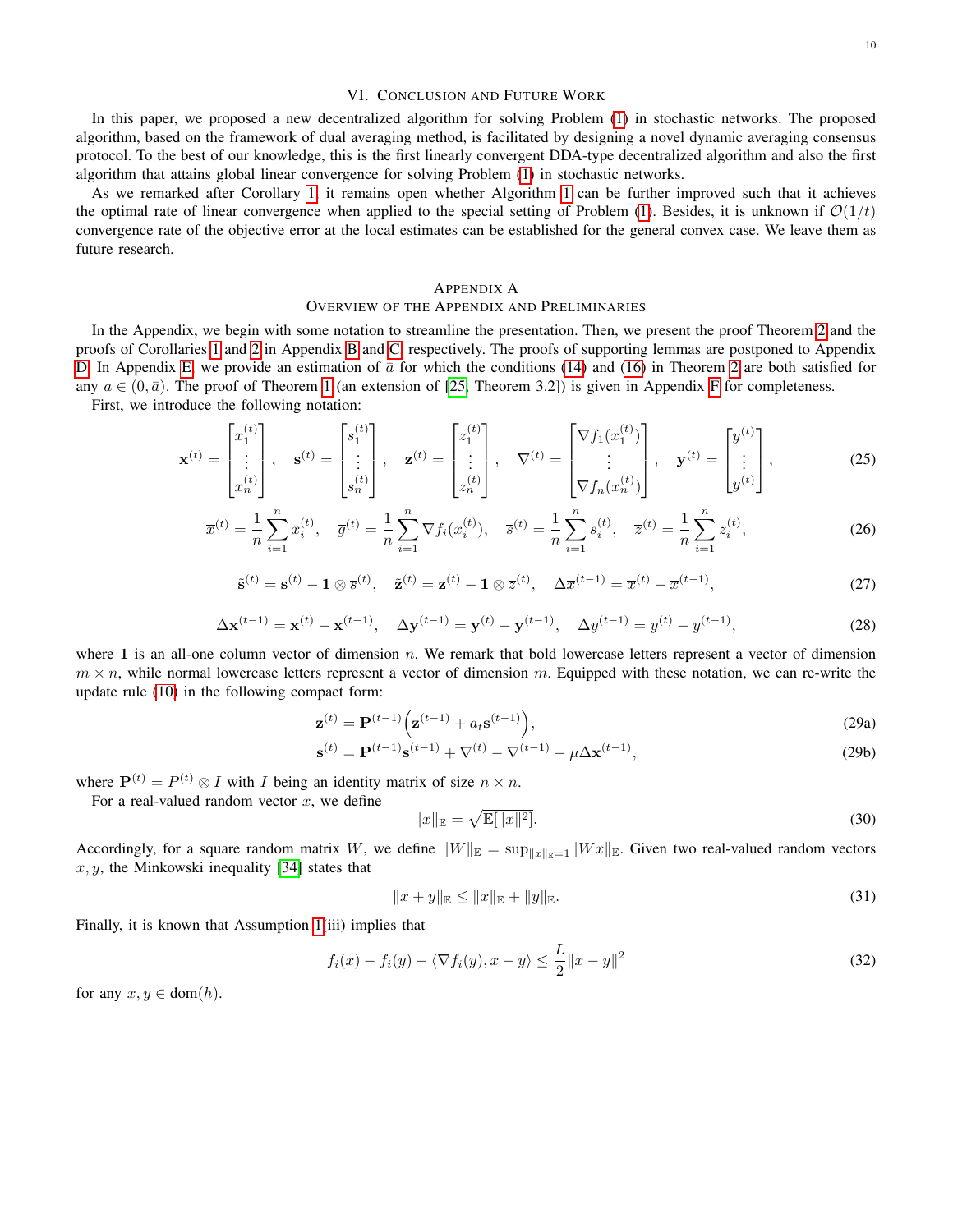# <span id="page-10-0"></span>APPENDIX B PROOF OF THEOREM [2](#page-4-5)

In this section, we provide the proof of Theorem [2.](#page-4-5)

To start, we show the following result that quantifies the deviation between the local estimates  $\{x_i^{(t)}\}_{t\geq0}$  and the auxiliary sequence  $\{y^{(t)}\}_{t\geq 0}$ .

<span id="page-10-1"></span>**Lemma 2.** *Suppose that* a *satisfies* [\(14\)](#page-4-1)*. Then, for all*  $t \ge 0$ *, it holds that* 

<span id="page-10-4"></span>
$$
\sum_{\tau=0}^{t} a_{\tau+1} \mathbb{E}[\|\mathbf{x}^{(\tau)} - \mathbf{y}^{(\tau)}\|^2] \leq \frac{2}{\eta} \sum_{\tau=0}^{t-1} a_{\tau+1} \mathbb{E}[\|\Delta \mathbf{y}^{(\tau)}\|^2] + \frac{2a\sigma^2}{\theta(L+\mu)^2},\tag{33}
$$

*where* σ *is defined in Theorem [2,](#page-4-5)* η *and* θ *are given in* [\(13\)](#page-4-3)*, and both* η *and* θ *are positive due to* [\(14\)](#page-4-1) *and Lemma [1.](#page-4-2)*

*Proof of Lemma [2.](#page-10-1)* The proof is postponed to Appendix [D-B.](#page-14-0)

Lemma [2](#page-10-1) states that if a satisfies [\(14\)](#page-4-1), then the accumulative deviation between  $y^{(t)}$  and  $x^{(t)}$  admits an upper bound constituted by the successive change of  $y^{(t)}$  plus a constant.

Next, we present the following lemma that pertains to a descent-like property of Algorithm [1.](#page-4-0)

<span id="page-10-2"></span>**Lemma 3.** *For all*  $t \geq 1$ *, it holds that* 

$$
\sum_{\tau=1}^{t} a_{\tau} \left( \left\langle \overline{g}^{(\tau-1)}, y^{(\tau)} - x^* \right\rangle + h(y^{(\tau)}) - h(x^*) \right) - d(x^*)
$$
\n
$$
\leq \frac{\mu}{2} \sum_{\tau=1}^{t} a_{\tau} \left( \| \overline{x}^{(\tau-1)} - x^* \|^2 - \| \overline{x}^{(\tau-1)} - y^{(\tau)} \|^2 \right) - \frac{1}{2} \sum_{\tau=1}^{t} (1 + \mu A_{\tau-1}) \| y^{(\tau)} - y^{(\tau-1)} \|^2.
$$
\n(34)

*Proof of Lemma [3.](#page-10-2)* The proof is postponed to Appendix [D-C.](#page-17-0)

Equipped with the above two technical lemmas, we are ready to present the proof of Theorem [2.](#page-4-5)

*Proof of Theorem [2.](#page-4-5)* For all  $\tau \geq 0$ , one has

$$
\frac{1}{n} \sum_{i=1}^{n} a_{\tau} \left( f_i(y^{(\tau)}) - f_i(x^*) \right)
$$
\n
$$
\leq \frac{1}{n} \sum_{i=1}^{n} a_{\tau} \left( f_i(x_i^{(\tau-1)}) - f_i(x^*) + \frac{L}{2} ||y^{(\tau)} - x_i^{(\tau-1)}||^2 + \langle \nabla f_i(x_i^{(\tau-1)}), y^{(\tau)} - x_i^{(\tau-1)} \rangle \right)
$$
\n
$$
\leq \frac{1}{n} \sum_{i=1}^{n} a_{\tau} \left( \frac{L}{2} ||y^{(\tau)} - x_i^{(\tau-1)}||^2 - \frac{\mu}{2} ||x_i^{(\tau-1)} - x^*||^2 + \langle \nabla f_i(x_i^{(\tau-1)}), y^{(\tau)} - x^* \rangle \right)
$$
\n
$$
= \frac{1}{n} \sum_{i=1}^{n} a_{\tau} \left( \frac{L}{2} ||y^{(\tau)} - x_i^{(\tau-1)}||^2 - \frac{\mu}{2} ||x_i^{(\tau-1)} - x^*||^2 \right) + a_{\tau} \left\langle \overline{g}^{(\tau-1)}, y^{(\tau)} - x^* \right\rangle,
$$
\n(35)

where the two inequalities follow from [\(32\)](#page-9-0) and [\(3\)](#page-2-6), respectively, and the equality uses the definition of  $\overline{g}^{(\tau-1)}$ . Upon summing up [\(35\)](#page-10-3) from  $\tau = 1$  to  $\tau = t$  and using Lemma [3](#page-10-2) and  $F = \frac{1}{n} \sum_{i=1}^{n} f_i + h$ , we obtain

$$
\sum_{\tau=1}^{t} a_{\tau} \left( F(y^{(\tau)}) - F(x^{*}) \right)
$$
\n
$$
\leq \frac{1}{n} \sum_{\tau=1}^{t} \sum_{i=1}^{n} a_{\tau} \left( \frac{L}{2} \| y^{(\tau)} - x_{i}^{(\tau-1)} \|^{2} - \frac{\mu}{2} \| x_{i}^{(\tau-1)} - x^{*} \|^{2} \right) + d(x^{*})
$$
\n
$$
+ \frac{\mu}{2} \sum_{\tau=1}^{t} a_{\tau} \left( \| \overline{x}^{(\tau-1)} - x^{*} \|^{2} - \| \overline{x}^{(\tau-1)} - y^{(\tau)} \|^{2} \right) - \frac{1}{2} \sum_{\tau=1}^{t} (1 + \mu A_{\tau-1}) \| y^{(\tau)} - y^{(\tau-1)} \|^{2}.
$$
\n(36)

Using the definition of  $\Delta y^{(\tau-1)}$  and the fact

$$
\|\overline{x}^{(\tau-1)} - x^*\|^2 = \left\|\frac{1}{n}\sum_{i=1}^n x_i^{(\tau-1)} - x^*\right\|^2 \le \frac{1}{n}\sum_{i=1}^n \|x_i^{(\tau-1)} - x^*\|^2,
$$

<span id="page-10-5"></span><span id="page-10-3"></span>
$$
\Box
$$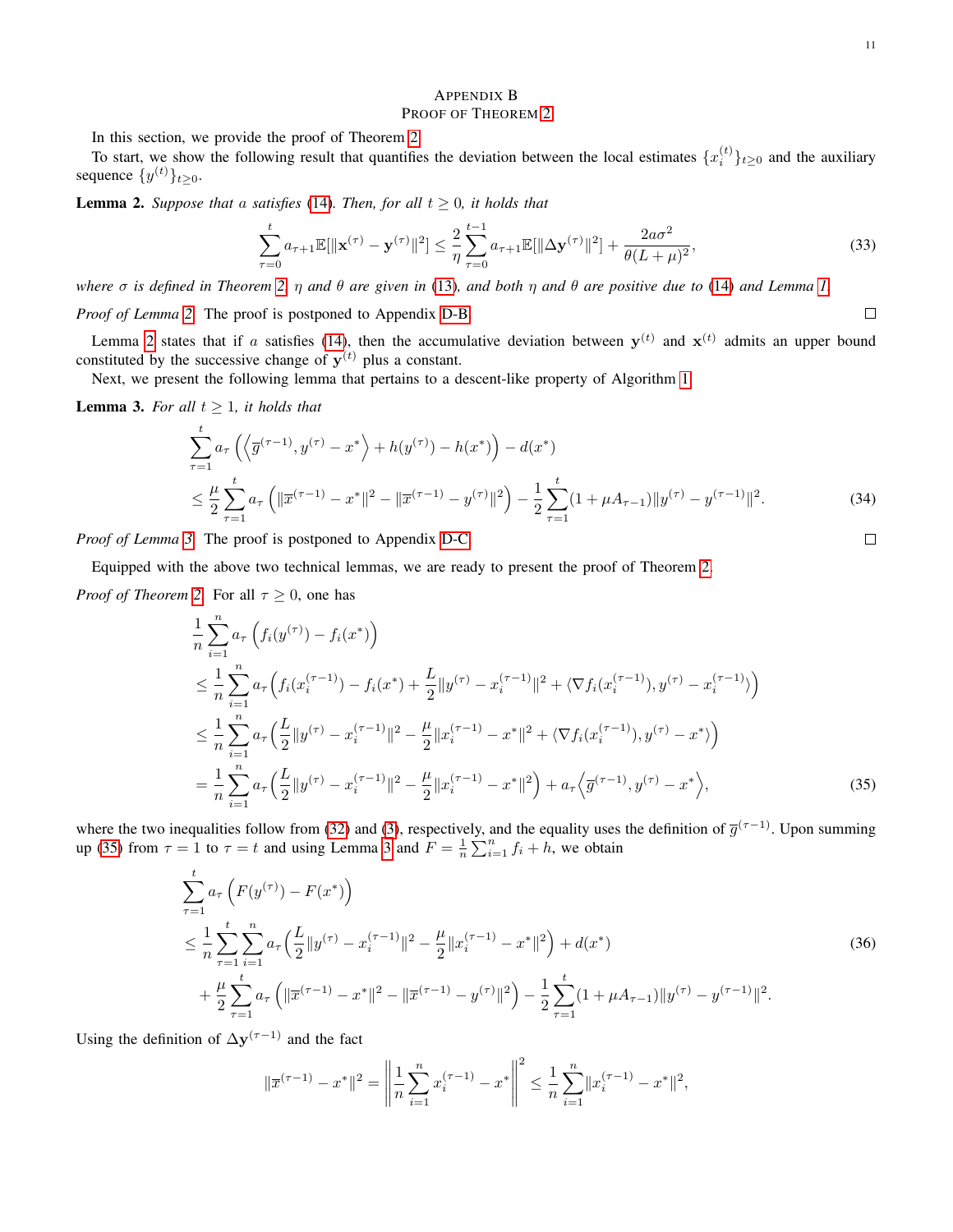<span id="page-11-0"></span>
$$
\sum_{\tau=1}^{t} a_{\tau} \left( F(y^{(\tau)}) - F(x^*) \right) \leq \frac{1}{n} \sum_{\tau=1}^{t} \sum_{i=1}^{n} a_{\tau} \left( \frac{L}{2} \| y^{(\tau)} - x_i^{(\tau-1)} \|^2 - \frac{\mu}{2} \| y^{\tau} - \overline{x}^{(\tau-1)} \|^2 \right) - \frac{1}{n} \sum_{\tau=1}^{t} \frac{1 + \mu A_{\tau-1}}{2} \| \Delta y^{(\tau-1)} \|^2 + d(x^*).
$$
 (37)

By the definition of  $\bar{x}^{(\tau-1)}$ ,  $\mathbf{x}^{(\tau)}$ , and  $\mathbf{y}^{(\tau)}$ , one can verify

$$
\sum_{i=1}^{n} ||y^{(\tau)} - \overline{x}^{(\tau-1)}||^2 = \sum_{i=1}^{n} (||\overline{x}^{(\tau-1)}||^2 - ||x_i^{(\tau-1)}||^2 + ||y^{(\tau)} - x_i^{(\tau-1)}||^2)
$$
  
\n
$$
= \sum_{i=1}^{n} (||\overline{x}^{(\tau-1)} - y^{(\tau-1)}||^2 - ||x_i^{(\tau-1)} - y^{(\tau-1)}||^2) + \sum_{i=1}^{n} ||y^{(\tau)} - x_i^{(\tau-1)}||^2
$$
  
\n
$$
\geq \sum_{i=1}^{n} (||y^{(\tau)} - x_i^{(\tau-1)}||^2 - ||x_i^{(\tau-1)} - y^{(\tau-1)}||^2)
$$
  
\n
$$
= ||y^{(\tau)} - x^{(\tau-1)}||^2 - ||y^{(\tau-1)} - x^{(\tau-1)}||^2.
$$

Besides, recall that F is convex,  $\tilde{y}^{(t)} = A_t^{-1} \sum_{\tau=1}^t a_\tau y^{(\tau)}$ , and  $A_t = \sum_{\tau=1}^t a_\tau$ . These, together with [\(37\)](#page-11-0), yield

$$
A_t\left(F(\tilde{y}^{(t)}) - F(x^*)\right) \leq \frac{1}{n} \sum_{\tau=1}^t a_\tau \left(\frac{L-\mu}{2} \|\mathbf{y}^{(\tau)} - \mathbf{x}^{(\tau-1)}\|^2 + \frac{\mu}{2} \|\mathbf{x}^{(\tau-1)} - \mathbf{y}^{(\tau-1)}\|^2\right) + d(x^*)
$$

$$
- \frac{1}{n} \sum_{\tau=1}^t \frac{1+\mu A_{\tau-1}}{2} \|\Delta \mathbf{y}^{(\tau-1)}\|^2.
$$

Upon using the inequality

$$
\|\mathbf{y}^{(\tau)} - \mathbf{x}^{(\tau-1)}\|^2 \le 2\|\Delta \mathbf{y}^{(\tau-1)}\|^2 + 2\|\mathbf{y}^{(\tau-1)} - \mathbf{x}^{(\tau-1)}\|^2,
$$

we further obtain

$$
A_{t}\left(F(\tilde{y}^{(t)}) - F(x^{*})\right)
$$
  
\n
$$
\leq \frac{1}{n} \sum_{\tau=1}^{t} a_{\tau} \left(L - \mu - \frac{1 + \mu A_{\tau-1}}{2a_{\tau}}\right) \|\Delta \mathbf{y}^{(\tau-1)}\|^{2} + \frac{2L - \mu}{2n} \sum_{\tau=1}^{t} a_{\tau} \|\mathbf{x}^{(\tau-1)} - \mathbf{y}^{(\tau-1)}\|^{2} + d(x^{*})
$$
  
\n
$$
= \frac{2L - \mu - \frac{1}{a}}{2n} \sum_{\tau=1}^{t} a_{\tau} \|\Delta \mathbf{y}^{(\tau-1)}\|^{2} + \frac{2L - \mu}{2n} \sum_{\tau=1}^{t} a_{\tau} \|\mathbf{x}^{(\tau-1)} - \mathbf{y}^{(\tau-1)}\|^{2} + d(x^{*}),
$$
  
\n
$$
\text{This is } \mathbb{E} \|\mathbf{y}\|_{\infty} \leq \mathbb{E} \|\mathbf{y}\|_{\infty} \leq \mathbb{E} \|\mathbf{y}\|_{\infty} \leq \mathbb{E} \|\mathbf{y}\|_{\infty} \leq \mathbb{E} \|\mathbf{y}\|_{\infty} \leq \mathbb{E} \|\mathbf{y}\|_{\infty} \leq \mathbb{E} \|\mathbf{y}\|_{\infty} \leq \mathbb{E} \|\mathbf{y}\|_{\infty} \leq \mathbb{E} \|\mathbf{y}\|_{\infty} \leq \mathbb{E} \|\mathbf{y}\|_{\infty} \leq \mathbb{E} \|\mathbf{y}\|_{\infty} \leq \mathbb{E} \|\mathbf{y}\|_{\infty} \leq \mathbb{E} \|\mathbf{y}\|_{\infty} \leq \mathbb{E} \|\mathbf{y}\|_{\infty} \leq \mathbb{E} \|\mathbf{y}\|_{\infty} \leq \mathbb{E} \|\mathbf{y}\|_{\infty} \leq \mathbb{E} \|\mathbf{y}\|_{\infty} \leq \mathbb{E} \|\mathbf{y}\|_{\infty} \leq \mathbb{E} \|\mathbf{y}\|_{\infty} \leq \mathbb{E} \|\mathbf{y}\
$$

where the equality follows from the identity

$$
\frac{1+\mu A_{\tau-1}}{a_{\tau}}=\frac{1-a\mu}{a},
$$

which holds due to the update rule of  $\{a_t\}_{t\geq 0}$  and  $\{A_t\}_{t\geq 0}$ . Upon taking expectation on both sides of the above inequality and using Lemma [2,](#page-10-1) one has

$$
A_t \left( \mathbb{E}[F(\tilde{y}^{(t)})] - F(x^*) \right) + \frac{\gamma}{2n} \sum_{\tau=1}^t a_\tau \mathbb{E}[\|\Delta \mathbf{y}^{(\tau-1)}\|^2] \le d(x^*) + \frac{(2L - \mu)a\sigma^2}{n\theta(L + \mu)^2} = C,\tag{38}
$$

<span id="page-11-1"></span>.

where  $\gamma > 0$  is defined in [\(16\)](#page-4-6). This implies [\(17\)](#page-4-7) as desired. Moreover, it follows from [\(38\)](#page-11-1) and  $A_t \left( \mathbb{E}[F(\tilde{y}^{(t)})] - F(x^*) \right) \ge 0$ that

$$
\sum_{\tau=1}^t a_\tau \mathbb{E}[\|\Delta \mathbf{y}^{(\tau-1)}\|^2] \le \frac{2nC}{\gamma}
$$

This, together with the convexity of  $\|\cdot\|^2$ , Jensen's Inequality,  $a_t \le a_{t+1}$  for all  $t \ge 0$ , and Lemma [2,](#page-10-1) yields

$$
A_t \mathbb{E}[\|\tilde{\mathbf{x}}^{(t)} - \tilde{\mathbf{y}}^{(t)}\|^2] \le \sum_{\tau=1}^t a_\tau \mathbb{E}[\|\mathbf{x}^{(\tau)} - \mathbf{y}^{(\tau)}\|^2] \le \sum_{\tau=0}^t a_{\tau+1} \mathbb{E}[\|\mathbf{x}^{(\tau)} - \mathbf{y}^{(\tau)}\|^2]
$$
  

$$
\le \frac{2}{\eta} \sum_{\tau=0}^{t-1} a_{\tau+1} \mathbb{E}[\|\Delta \mathbf{y}^{(\tau)}\|^2] + \frac{2a\sigma^2}{\theta(L+\mu)^2} \le \frac{4nC}{\eta\gamma} + \frac{2a\sigma^2}{\theta(L+\mu)^2} = D,
$$

which implies [\(18\)](#page-5-5) as desired.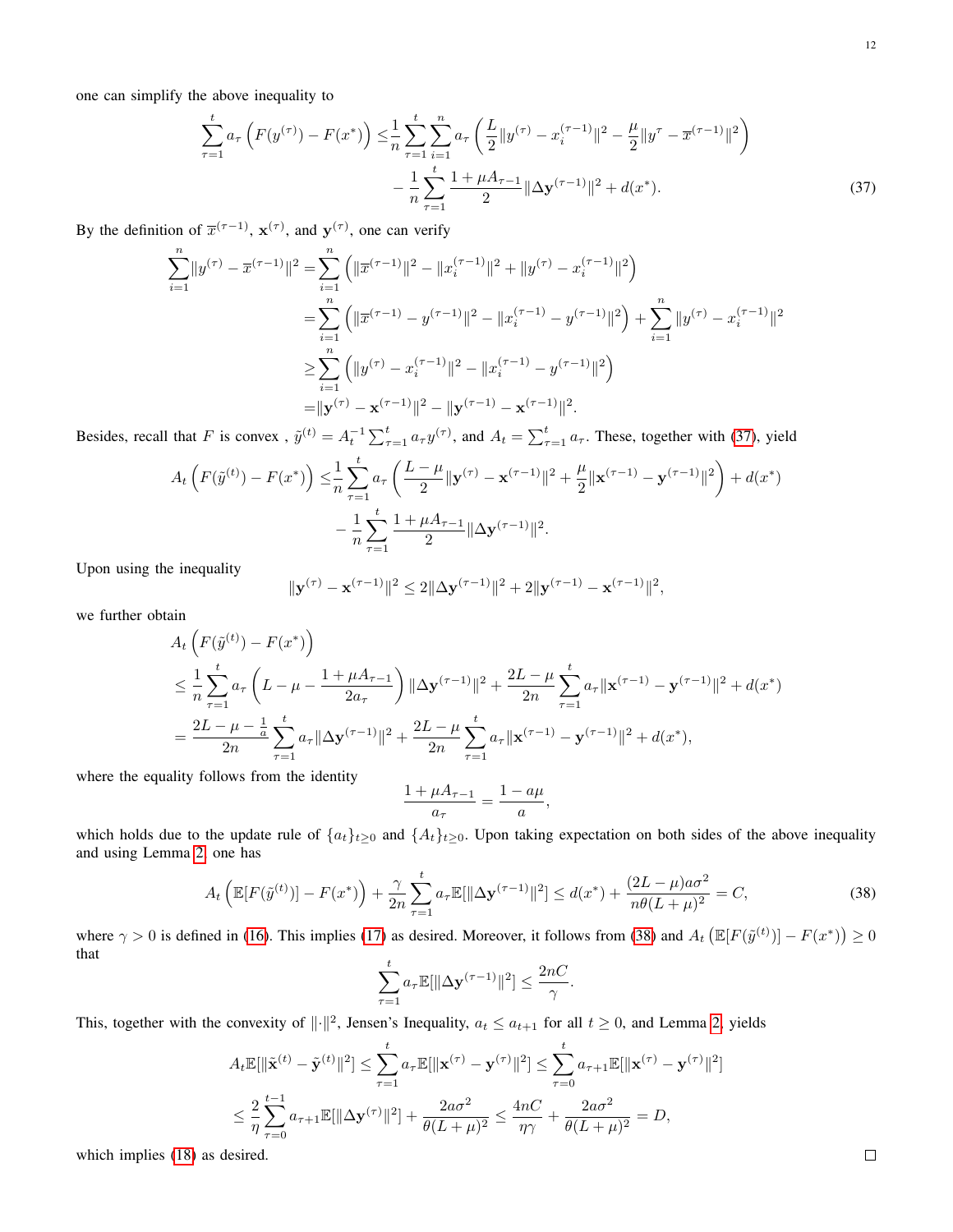# <span id="page-12-3"></span>APPENDIX C PROOFS OF COROLLARIES [1](#page-5-0) AND [2](#page-5-4)

In this section, we provide the proofs of Corollary [1](#page-5-0) and Corollary [2.](#page-5-4)

# <span id="page-12-0"></span>*A. Proof of Corollary [1](#page-5-0)*

*Proof of Corollary [1.](#page-5-0)* Since  $\mu > 0$ , we obtain from the update of  $A_t$  in Algorithm [1](#page-4-0) that

$$
\frac{1}{A_t} = \frac{\mu}{\left(\frac{1}{1-a\mu}\right)^t - 1} \le \frac{(1-a\mu)^t}{a}.
$$

Besides, upon using the fact that F is strongly convex with modulus  $\mu$ , one has that for all  $t \ge 0$  and  $i = 1, \ldots, n$ ,

$$
||x_i^{(t)} - x^*||^2 \le 2||x_i^{(t)} - y^{(t)}||^2 + 2||y^{(t)} - x^*||^2 \le 2||x_i^{(t)} - y^{(t)}||^2 + \frac{1}{\mu}\left(F(y^{(t)}) - F(x^*)\right).
$$

These, together with [\(17\)](#page-4-7) and [\(18\)](#page-5-5), yields [\(19\)](#page-5-6).

# <span id="page-12-1"></span>*B. Proof of Corollary [2](#page-5-4)*

*Proof of Corollary* [2.](#page-5-4) The upper bounds in [\(20\)](#page-5-1) and [\(21\)](#page-5-2) directly follow from the results in Theorem [2](#page-4-5) and

$$
\frac{1}{A_t} = \frac{1}{at}.
$$

<span id="page-12-4"></span>For the special case  $h(x) = 0$  and  $d(x) = \frac{1}{2} ||x||^2$ , we consider

$$
F(x_i^{(\tau)}) - F(y^{(\tau)}) = f(x_i^{(\tau)}) - f(y^{(\tau)})
$$
  
\n
$$
\leq \frac{1}{n} \sum_{j=1}^n \left( f_j(x_i^{(\tau)}) - \langle \nabla f_j(x_j^{(\tau)}), y^{(\tau)} - x_j^{(\tau)} \rangle - f_j(x_j^{(\tau)}) \right)
$$
  
\n
$$
\leq \frac{1}{n} \sum_{j=1}^n \left( \langle \nabla f_j(x_j^{(\tau)}), x_i^{(\tau)} - x_j^{(\tau)} \rangle - \langle \nabla f_j(x_j^{(\tau)}), y^{(\tau)} - x_j^{(\tau)} \rangle + \frac{L}{2} ||x_i^{(\tau)} - y^{(\tau)} + y^{(\tau)} - x_j^{(\tau)}||^2 \right)
$$
  
\n
$$
= \frac{1}{n} \sum_{j=1}^n \left( \langle \nabla f_j(x_j^{(\tau)}), x_i^{(\tau)} - y^{(\tau)} \rangle + L ||x_i^{(\tau)} - y^{(\tau)}||^2 + L ||y^{(\tau)} - x_j^{(\tau)}||^2 \right)
$$
  
\n
$$
= \left\langle \overline{g}^{(\tau)}, x_i^{(\tau)} - y^{(\tau)} \right\rangle + L ||x_i^{(\tau)} - y^{(\tau)}||^2 + \frac{L}{n} ||y^{(\tau)} - x^{(\tau)}||^2,
$$
 (39)

where the two inequalities follow from [\(3\)](#page-2-6) and [\(32\)](#page-9-0), respectively. The closed-form solutions for [\(11\)](#page-3-4) and [\(15\)](#page-4-4) can be derived as

$$
x_i^{(\tau)} = -\frac{z_i^{(\tau)}}{1 + \mu A_\tau}, \quad y^{(\tau)} = -\frac{\overline{z}^{(\tau)}}{1 + \mu A_\tau}.
$$

<span id="page-12-2"></span>Therefore  $y^{(\tau)} = \overline{x}^{(\tau)}$ . We sum up [\(39\)](#page-12-4) from  $i = 1$  to  $i = n$  to get

$$
\sum_{i=1}^{n} \left( F(x_i^{(\tau)}) - F(y^{(\tau)}) \right) \le 2L \|\mathbf{y}^{(\tau)} - \mathbf{x}^{(\tau)}\|^2.
$$
\n(40)

Upon summing up [\(40\)](#page-12-2) from  $\tau = 1$  to  $\tau = t$  and using the convexity of F, we obtain

$$
t\sum_{i=1}^{n} \left( F(\tilde{x}_i^{(t)}) - F(y^{(\tau)}) \right) \le \sum_{\tau=1}^{t} \sum_{i=1}^{n} \left( F(x_i^{(\tau)}) - F(y^{(\tau)}) \right) \le 2L \sum_{\tau=1}^{t} \|\mathbf{y}^{(\tau)} - \mathbf{x}^{(\tau)}\|^2,
$$
\n(41)

<span id="page-12-5"></span>where  $\tilde{x}_i^{(t)} = \frac{1}{t} \sum_{\tau=1}^t x_i^{(\tau)}$ . After taking expectation on both sides of the above inequality and using Lemma [2](#page-10-1) with  $a_{\tau} = a$ , we get

$$
t\sum_{i=1}^{n} \mathbb{E}\left[F(\tilde{x}_i^{(t)}) - F(y^{(t)})\right] \le \frac{4L}{\eta} \sum_{\tau=1}^{t} \mathbb{E}[\|\Delta \mathbf{y}^{(\tau-1)}\|^2] + \frac{4L\sigma^2}{\theta(L+\mu)^2}
$$
  
= 
$$
\frac{4L}{(1-\nu)^2} \sum_{\tau=1}^{t} \mathbb{E}[\|\Delta \mathbf{y}^{(\tau-1)}\|^2] + \frac{4\sigma^2}{L(1-\nu^2)}.
$$
 (42)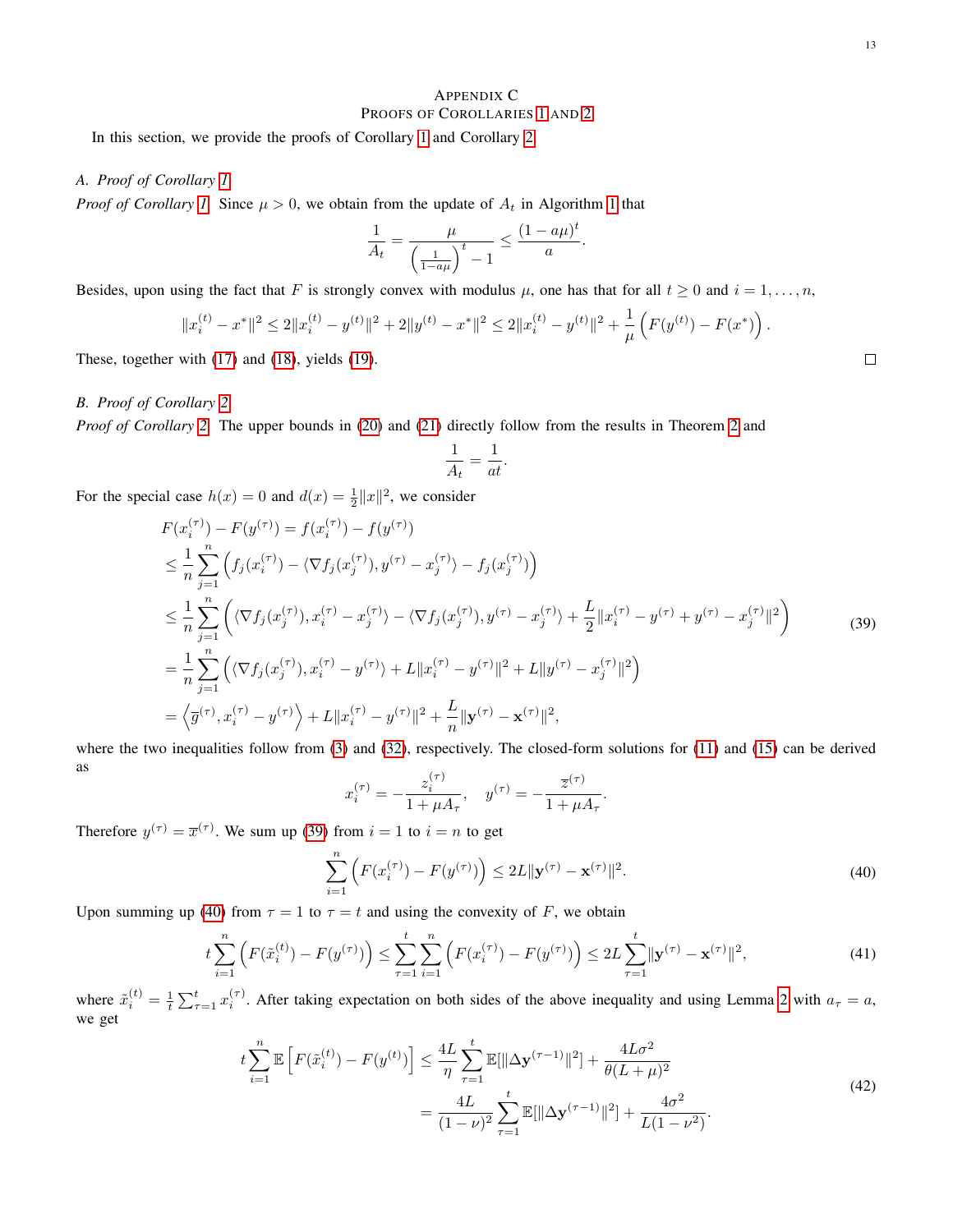By setting  $\mu = 0$  and  $d(x^*) = \frac{1}{2} ||x^*||^2$  in [\(38\)](#page-11-1), we have

$$
at\left(\mathbb{E}[F(\tilde{y}^{(t)})] - F(x^*)\right) \le -\left(\frac{1}{2a} - L - \frac{2L}{(1-\nu^2)}\right) \frac{a}{n} \sum_{\tau=1}^t \mathbb{E}[\|\Delta \mathbf{y}^{(\tau-1)}\|^2] + \frac{\|x^*\|^2}{2} + \frac{2a\sigma^2}{nL(1-\nu^2)}.
$$
\n(43)

Also, by multiplying  $n/a > 0$  on both sides of the above inequality and adding the resultant inequality to [\(42\)](#page-12-5), we obtain

$$
t\left(\mathbb{E}[F(\tilde{x}_i^{(t)})] - F(x^*)\right) \le t \sum_{i=1}^n \left(\mathbb{E}[F(\tilde{x}_i^{(t)})] - F(x^*)\right)
$$
  
\n
$$
\le -\left(\frac{1}{2a} - L - \frac{6L}{(1-\nu)^2}\right) \sum_{\tau=1}^t \mathbb{E}[\|\Delta \mathbf{y}^{(\tau-1)}\|^2] + \frac{n}{2a} \|x^*\|^2 + \frac{6\sigma^2}{L(1-\nu^2)}.
$$
\n(44)  
\n*in* (22), we arrive at (23).

Now, using the condition in [\(22\)](#page-5-7), we arrive at [\(23\)](#page-5-3).

# <span id="page-13-1"></span>APPENDIX D PROOFS OF SUPPORTING LEMMAS FOR THEOREM [2](#page-4-5)

#### <span id="page-13-0"></span>*A. Proof of Lemma [1](#page-4-2)*

*Proof of Lemma [1.](#page-4-2)* We first show that  $\nu$  monotonically increases with a if  $a \in (0, 1/\mu)$ . Recall that M is defined in [\(12\)](#page-4-8). Then, the characteristic polynomial of M, denoted by  $p(\lambda)$ , is a quadratic function:

<span id="page-13-2"></span>
$$
p(\lambda) := \det(\lambda I - \mathbf{M}) = (\lambda - M_{11})(\lambda - M_{22}) - M_{12}M_{21} = \lambda^2 - \frac{\beta(2 + aL)}{1 - a\mu}\lambda + \frac{\beta^2}{1 - a\mu} - \frac{a\beta(L + \mu)}{(1 - a\mu)^2}.
$$
 (45)

<span id="page-13-4"></span>Using this, we obtain that M has two real eigenvalues  $\lambda_1 = (\xi_1 + \xi_2)/2$  and  $\lambda_2 = (\xi_1 - \xi_2)/2$ , where

$$
\xi_1 = \frac{\beta(2 + aL)}{1 - a\mu}, \qquad \xi_2 = \frac{\sqrt{a^2 \beta^2 L^2 + 4a\beta(\beta + 1)(L + \mu)}}{1 - a\mu}.
$$
\n(46)

Notice that  $\xi_1 > 0$  and  $\xi_2 > 0$  for any  $a \in (0, 1/\mu)$ . Thus, we have  $\lambda_1 > 0$  and  $|\lambda_1| > |\lambda_2|$  for any  $a \in (0, 1/\mu)$ . It then follows that  $\rho(\mathbf{M}) = \lambda_1$  and

$$
\nu(a) = \rho(\mathbf{M})\sqrt{1 - a\mu} = \lambda_1\sqrt{1 - a\mu} = \frac{\beta(2 + aL)}{2\sqrt{1 - a\mu}} + \frac{\sqrt{a^2\beta^2L^2 + 4a\beta(\beta + 1)(L + \mu)}}{2\sqrt{1 - a\mu}}.
$$
(47)

By routine calculation, one can verify that  $\nu'(a) > 0$  if  $a \in (0, \mu^{-1})$ . Therefore, the value of  $\nu$  monotonically increases with *a* if  $a \in (0, \mu^{-1})$ .

Next, we show that  $\nu < 1$  if [\(14\)](#page-4-1) is satisfied. Note that (14) implies that  $0 < a < \mu^{-1}$  and

<span id="page-13-3"></span>
$$
\frac{\beta(2L+3\mu)}{(1-\beta)^2} < \frac{1}{a} - \mu = \frac{1-a\mu}{a}.
$$

It then follows that  $1 - a\mu \in (0, 1]$  and hence

$$
0 < (1 - \beta)^2 - \frac{a\beta(2L + 3\mu)}{1 - a\mu} = 1 + \beta^2 - \left(\beta + \frac{\beta + a\beta(L + \mu)}{1 - a\mu}\right) - \frac{a\beta(L + \mu)}{1 - a\mu}.
$$

Upon dividing both sides of the above inequality by  $1 - a\mu$ , we obtain

$$
0 < \frac{1}{1 - a\mu} + \frac{\beta^2}{1 - a\mu} - \frac{1}{1 - a\mu} \left(\beta + \frac{\beta + a\beta(L + \mu)}{1 - a\mu}\right) - \frac{a\beta(L + \mu)}{(1 - a\mu)^2} \\
\leq \frac{1}{1 - a\mu} + \frac{\beta^2}{1 - a\mu} - \frac{1}{\sqrt{1 - a\mu}} \left(\beta + \frac{\beta + a\beta(L + \mu)}{1 - a\mu}\right) - \frac{a\beta(L + \mu)}{(1 - a\mu)^2} \\
= p\left(\frac{1}{\sqrt{1 - a\mu}}\right),\n\tag{48}
$$

where the second inequality is due to  $1 - a\mu \in (0, 1]$  and the equality follows from [\(45\)](#page-13-2). Besides, using the definition of characteristic polynomial, one further has

$$
0 < p\left(\frac{1}{\sqrt{1 - a\mu}}\right) = \left(\frac{1}{\sqrt{1 - a\mu}} - M_{11}\right)\left(\frac{1}{\sqrt{1 - a\mu}} - M_{22}\right) - M_{12}M_{21}.
$$

By [\(12\)](#page-4-8),  $\beta \in (0,1)$ , and  $1 - a\mu \in (0,1]$ , we have that  $M_{12} > 0$ ,  $M_{21} > 0$ , and  $1/\sqrt{1 - a\mu} > M_{11}$ . It then follows that  $1/\sqrt{1-a\mu} > M_{22}$  and hence

$$
p'\left(\frac{1}{\sqrt{1-a\mu}}\right) = \frac{2}{\sqrt{1-a\mu}} - M_{11} - M_{22} > 0.
$$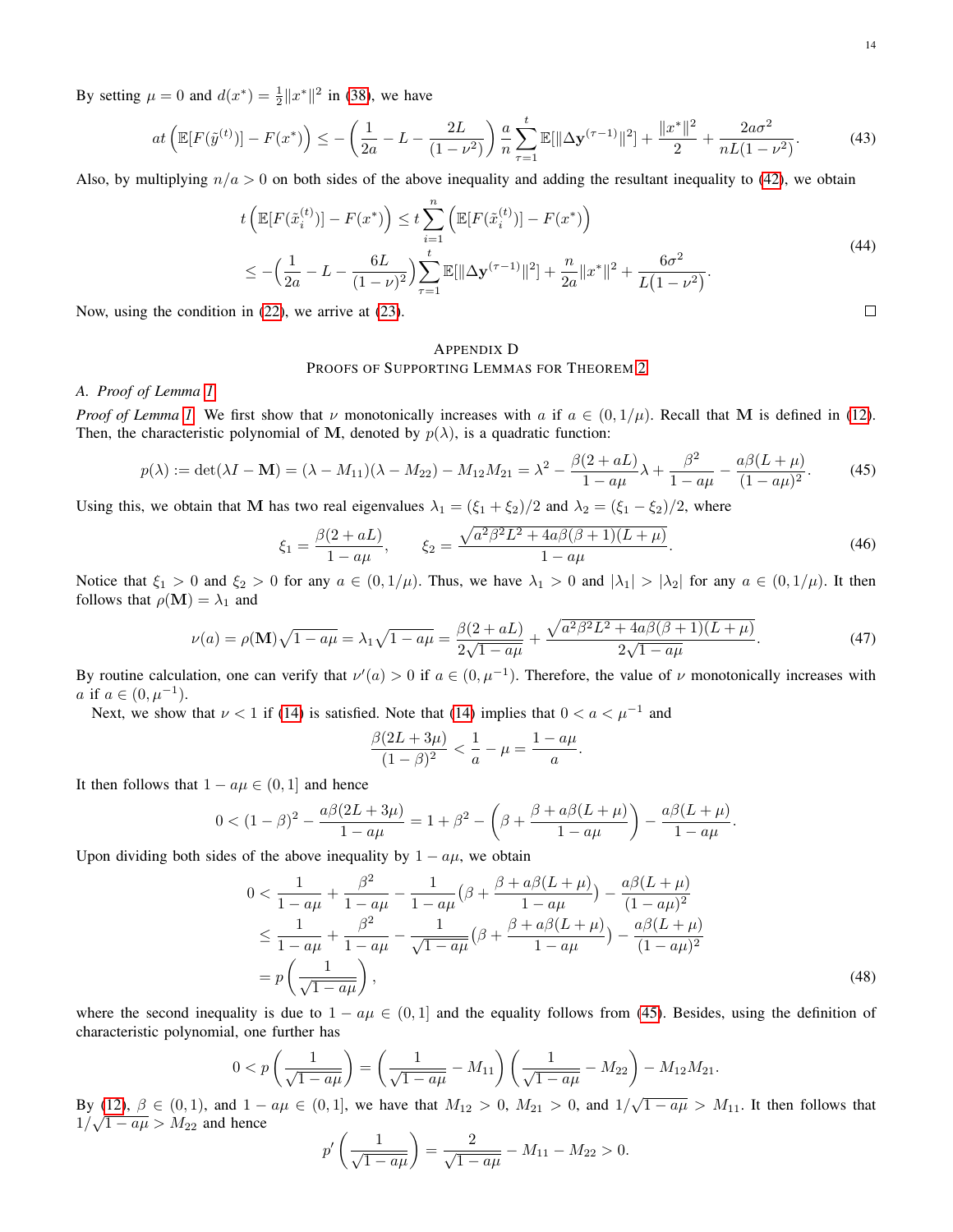This, together with the fact that q is a quadratic function, implies that  $q(\lambda)$  is monotonically increasing on  $[1/\sqrt{1-a\mu}, \infty)$ . It then follows from [\(48\)](#page-13-3) that

$$
\frac{1}{\sqrt{1 - a\mu}} > \lambda_1 = \rho(\mathbf{M}),
$$

which implies that  $\nu < 1$ .

#### <span id="page-14-0"></span>*B. Proof of Lemma [2](#page-10-1)*

In this subsection, we first present three technical lemmas, and then provide the proof of Lemma [2.](#page-10-1)

<span id="page-14-4"></span><span id="page-14-1"></span>**Lemma 4.** For the sequences  $\{\bar{s}^{(t)}\}_{t\geq 0}$  and  $\{\bar{z}^{(t)}\}_{t\geq 0}$  defined in [\(26\)](#page-9-1), one has that for any  $t \geq 0$ ,

$$
\overline{s}^{(t)} = \overline{g}^{(t)} - \mu \overline{x}^{(t)}, \qquad \overline{z}^{(t)} = \sum_{\tau=0}^{t-1} a_{\tau+1} \overline{s}^{(\tau)}.
$$
\n(49)

*Proof.* We prove by an induction argument. Since  $s_i^{(0)} = \nabla f_i(x^{(0)}) - \mu x^{(0)}$ ,  $z_i^{(0)} = 0$  and  $x_i^{(0)} = x^{(0)}$  for all i, we readily have that [\(49\)](#page-14-1) holds when  $t = 0$ . Now, suppose that (49) holds for  $t - 1$ . From [\(25\)](#page-9-2) and [\(26\)](#page-9-1), we observe that the following identities hold for any  $\tau \geq 0$ :

<span id="page-14-2"></span>
$$
\overline{x}^{(\tau)} = \frac{1}{n} (\mathbf{1}^T \otimes I) \mathbf{x}^{(\tau)}, \quad \overline{g}^{(\tau)} = \frac{1}{n} (\mathbf{1}^T \otimes I) \nabla^{(\tau)}, \quad \overline{s}^{(\tau)} = \frac{1}{n} (\mathbf{1}^T \otimes I) \mathbf{s}^{(\tau)}, \quad \overline{z}^{(\tau)} = \frac{1}{n} (\mathbf{1}^T \otimes I) \mathbf{z}^{(\tau)}.
$$
 (50)

It then follows from this and [\(29b\)](#page-9-3) that

$$
\overline{s}^{(t)} = \frac{1}{n} (\mathbf{1}^T \otimes I) \mathbf{s}^{(t)} = \frac{1}{n} (\mathbf{1}^T \otimes I) (P^{(t-1)} \otimes I) \mathbf{s}^{(t-1)} + \frac{1}{n} (\mathbf{1}^T \otimes I) \nabla^{(t)}
$$
  
\n
$$
- \frac{1}{n} (\mathbf{1}^T \otimes I) \nabla^{(t-1)} - \frac{\mu}{n} (\mathbf{1}^T \otimes I) \Delta \mathbf{x}^{(t-1)}
$$
  
\n
$$
= \frac{1}{n} (\mathbf{1}^T P^{(t-1)} \otimes I) \mathbf{s}^{(t-1)} + \overline{g}^{(t)} - \overline{g}^{(t-1)} - \mu \overline{x}^{(t)} + \mu \overline{x}^{(t-1)}
$$
  
\n
$$
= \frac{1}{n} (\mathbf{1}^T \otimes I) \mathbf{s}^{(t-1)} + \overline{g}^{(t)} - \overline{g}^{(t-1)} - \mu \overline{x}^{(t)} + \mu \overline{x}^{(t-1)}
$$
  
\n
$$
= \overline{s}^{(t-1)} + \overline{g}^{(t)} - \overline{g}^{(t-1)} - \mu \overline{x}^{(t)} + \mu \overline{x}^{(t-1)}
$$
  
\n
$$
= \overline{g}^{(t)} - \mu \overline{x}^{(t)},
$$

where the second equality is due to [\(29b\)](#page-9-3), the third equality uses the fact that  $(A \otimes B)(C \otimes D) = (AC \otimes BD)$ , the fourth equality follows from the fact that  $P^{(t-1)}$  is doubly stochastic, and the last equality is due to the assumption that [\(49\)](#page-14-1) holds for  $t - 1$ . Similarly, by [\(29a\)](#page-9-4) and [\(50\)](#page-14-2), we obtain

$$
\overline{z}^{(t)} = \frac{1}{n} (\mathbf{1}^T \otimes I) \mathbf{z}^{(t)} = \frac{1}{n} (\mathbf{1}^T \otimes I) (P^{(t-1)} \otimes I) \left( \mathbf{z}^{(t-1)} + a_t \mathbf{s}^{(t-1)} \right)
$$
  
\n
$$
= \frac{1}{n} (\mathbf{1}^T \otimes I) \left( \mathbf{z}^{(t-1)} + a_t \mathbf{s}^{(t-1)} \right)
$$
  
\n
$$
= \overline{z}^{(t-1)} + a_t \overline{s}^{(t-1)} = \sum_{\tau=0}^{t-2} a_{\tau+1} \overline{s}^{(\tau)} + a_t \overline{s}^{(t-1)} = \sum_{\tau=0}^{t-1} a_{\tau+1} \overline{s}^{(\tau)}.
$$

Therefore,  $(49)$  holds for t and the induction argument is completed.

<span id="page-14-5"></span>**Lemma 5.** For the sequence  $\{x_i^{(t)}: i = 1, \ldots, n\}_{t \geq 0}$  $\{x_i^{(t)}: i = 1, \ldots, n\}_{t \geq 0}$  $\{x_i^{(t)}: i = 1, \ldots, n\}_{t \geq 0}$  generated by Algorithm 1 and the auxiliary sequence  $\{y^{(t)}\}_{t \geq 0}$  defined *in* [\(15\)](#page-4-4)*, one has that for all*  $t \geq 0$  *and*  $i = 1, \ldots, n$ *,* 

$$
||x_i^{(t)} - y^{(t)}|| \le \frac{1}{1 + \mu A_t} ||z_i^{(t)} - \overline{z}^{(t)}||,
$$
\n(51)

<span id="page-14-3"></span>where  $\overline{z}^{(t)}$  is defined in [\(26\)](#page-9-1).

*Proof.* It is easy to see that [\(51\)](#page-14-3) holds when  $t = 0$  because both sides of (51) equal 0. Now, suppose that  $t \ge 1$ . Recall that d is strongly convex with modulus 1. Let the mapping  $R : \mathbb{R}^m \to \mathbb{R}^m$  be defined as

$$
R(\omega) := \underset{x \in \mathbb{R}^m}{\operatorname{argmin}} \left\{ \langle \omega, x \rangle + \phi(x) \right\},\,
$$

where  $\phi(x) = A_t(\mu||x||^2/2 + h(x)) + d(x)$  is strongly convex with modulus  $1 + \mu A_t$ . Then, by [\(11\)](#page-3-4) and [\(15\)](#page-4-4), we have

$$
y^{(t)} = R(\overline{z}^{(t)}), \qquad x_i^{(t)} = R(z_i^{(t)}), \quad \forall i = 1, ..., n.
$$

$$
\overline{}
$$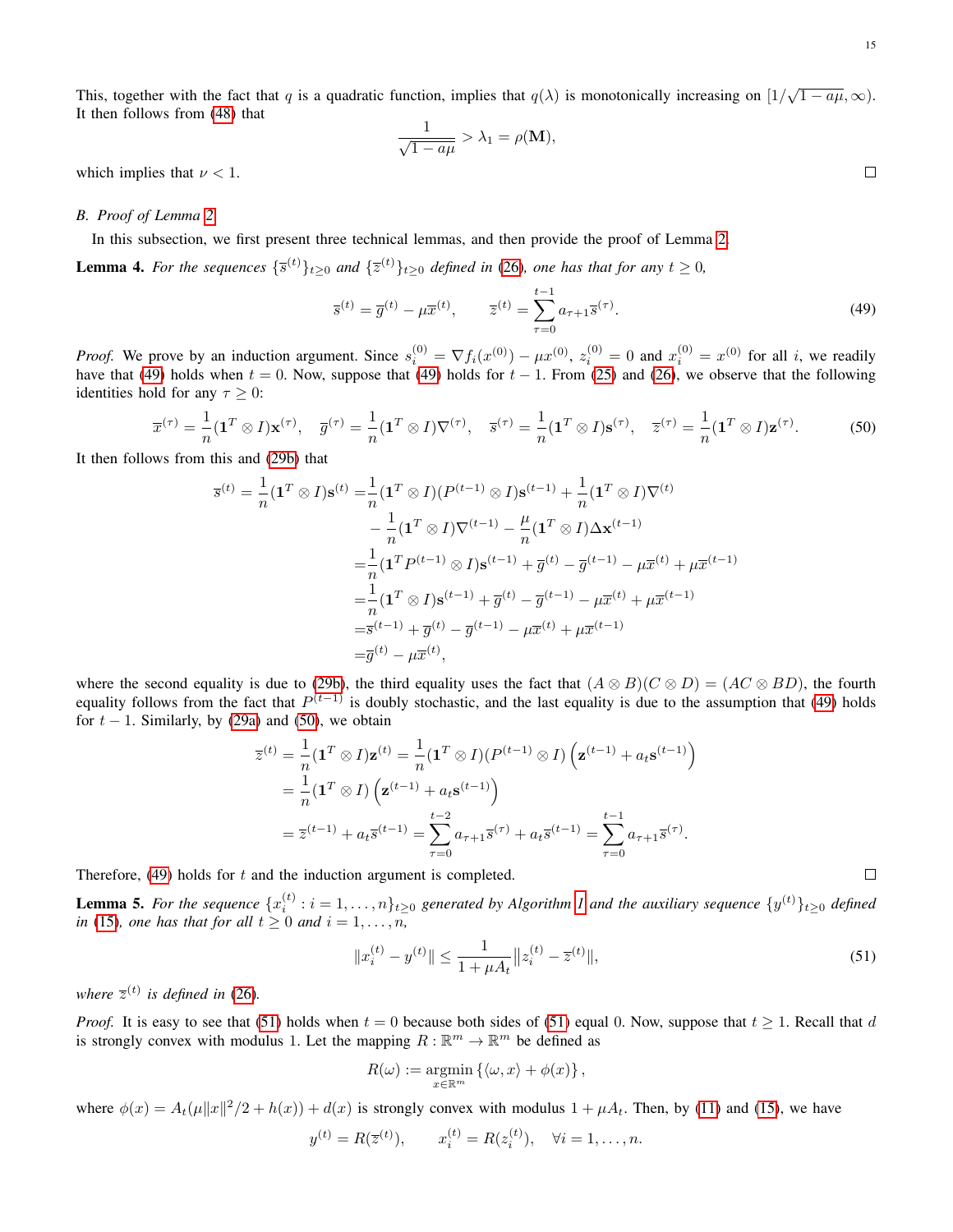Moreover, the mapping R is Lipschitz continuous with Lipschitz constant  $(1 + \mu A_t)^{-1}$ ; see, e.g., [\[35,](#page-21-33) Proposition 4.9]. This immediately implies [\(51\)](#page-14-3) as desired.  $\Box$ 

Next, we recall a lemma from [\[19,](#page-21-17) Lemma 4].

<span id="page-15-1"></span>**Lemma 6.** Suppose that  $\{q^{(t)}\}_{t\geq0}$  and  $\{p^{(t)}\}_{t\geq0}$  are two sequences of positive scalars such that for all  $t\geq0$ ,

$$
q^{(t)} \le \nu^t q^{(0)} + \sum_{\tau=0}^{t-1} \nu^{t-\tau-1} p^{(\tau)}
$$

*where*  $\nu \in (0, 1)$ *. Then, the following holds for all*  $t \geq 0$ *:* 

$$
\sum_{\tau=1}^t (q^{(\tau)})^2 \le \frac{2}{(1-\nu)^2} \sum_{\tau=0}^{t-1} (p^{(\tau)})^2 + \frac{2}{1-\nu^2} (q^{(0)})^2.
$$

Now we are ready to prove Lemma [2.](#page-10-1)

*Proof of Lemma [2.](#page-10-1)* From Lemma [4,](#page-14-4) we have

$$
\overline{z}^{(\tau)} = \overline{z}^{(\tau - 1)} + a_{\tau} \overline{s}^{(\tau - 1)}.
$$

This, together with [\(29a\)](#page-9-4) and the definition of  $\tilde{\mathbf{z}}^{(\tau)}$  in [\(27\)](#page-9-5), yields

$$
\tilde{\mathbf{z}}^{(\tau)} = \mathbf{P}^{(\tau-1)} \mathbf{z}^{(\tau-1)} - \mathbf{1} \otimes \overline{z}^{(\tau-1)} + a_{\tau} \left( \mathbf{P}^{(\tau-1)} \mathbf{s}^{(\tau-1)} - \mathbf{1} \otimes \overline{s}^{(\tau-1)} \right).
$$
(52)

<span id="page-15-0"></span>It then follows from [\(31\)](#page-9-6) that

$$
\|\tilde{\mathbf{z}}^{(\tau)}\|_{\mathbb{E}} \le \left\| \mathbf{P}^{(\tau-1)} \mathbf{z}^{(\tau-1)} - \mathbf{1} \otimes \overline{z}^{(\tau-1)} \right\|_{\mathbb{E}} + a_{\tau} \left\| \mathbf{P}^{(\tau-1)} \mathbf{s}^{(\tau-1)} - \mathbf{1} \otimes \overline{s}^{(\tau-1)} \right\|_{\mathbb{E}}.
$$
\n(53)

Note that  $1 \otimes \overline{z}^{(\tau-1)} = (1 \otimes I)\overline{z}^{(\tau-1)}$ , which, together with [\(50\)](#page-14-2) and the identity  $(A \otimes B)(C \otimes D) = (AC \otimes BD)$ , yields

$$
\mathbf{1} \otimes \bar{z}^{(\tau-1)} = \frac{1}{n} (\mathbf{1} \otimes I)(\mathbf{1}^T \otimes I)\mathbf{z}^{(\tau-1)} = \left(\frac{\mathbf{1} \mathbf{1}^T}{n} \otimes I\right) \mathbf{z}^{(\tau-1)}.
$$

Using this and  $P^{(\tau-1)} = P^{(\tau-1)} \otimes I$ , we obtain

$$
\mathbf{P}^{(\tau-1)}\mathbf{z}^{(\tau-1)} - \mathbf{1} \otimes \overline{z}^{(\tau-1)} = (P^{(\tau-1)} \otimes I)\mathbf{z}^{(\tau-1)} - \left(\frac{\mathbf{1}\mathbf{1}^T}{n} \otimes I\right)\mathbf{z}^{(\tau-1)} \n= \left(\left(P^{(\tau-1)} - \frac{\mathbf{1}\mathbf{1}^T}{n}\right) \otimes I\right)\mathbf{z}^{(\tau-1)} \n= \left(\left(P^{(\tau-1)} - \frac{\mathbf{1}\mathbf{1}^T}{n}\right) \otimes I\right)\left(\tilde{\mathbf{z}}^{(\tau-1)} + (\mathbf{1} \otimes I)\overline{z}^{(\tau-1)}\right) \n= \left(\left(P^{(\tau-1)} - \frac{\mathbf{1}\mathbf{1}^T}{n}\right) \otimes I\right)\tilde{\mathbf{z}}^{(\tau-1)} + \left(\left(P^{(\tau-1)}\mathbf{1} - \mathbf{1}\right) \otimes I\right)\overline{z}^{(\tau-1)} \n= \left(\left(P^{(\tau-1)} - \frac{\mathbf{1}\mathbf{1}^T}{n}\right) \otimes I\right)\tilde{\mathbf{z}}^{(\tau-1)},
$$

where the third equality uses [\(27\)](#page-9-5) and  $1 \otimes \bar{z}^{(\tau-1)} = (1 \otimes I) \bar{z}^{(\tau-1)}$ , the fourth equality follows from the identity  $(A \otimes B)(C \otimes D) =$  $(AC \otimes BD)$ , and the last one is due to the fact that  $P^{(\tau-1)}$  is doubly stochastic. Then, by [\(30\)](#page-9-7) and Assumption [2,](#page-2-1) one has

$$
\begin{aligned}\n\left\|\mathbf{P}^{(\tau-1)}\mathbf{z}^{(\tau-1)} - (\mathbf{1} \otimes I)\overline{z}^{(\tau-1)}\right\|_{\mathbb{E}} &= \left\|\left(\left(P^{(\tau-1)} - \frac{\mathbf{1}\mathbf{1}^T}{n}\right) \otimes I\right)\widetilde{\mathbf{z}}^{(\tau-1)}\right\|_{\mathbb{E}} \\
&\stackrel{(i)}{=} \sqrt{\mathbb{E}\left[\widetilde{\mathbf{z}}^{(\tau-1)^T}\left(\left(P^{(\tau-1)} - \frac{\mathbf{1}\mathbf{1}^T}{n}\right)^T \otimes I^T\right)\left(\left(P^{(\tau-1)} - \frac{\mathbf{1}\mathbf{1}^T}{n}\right) \otimes I\right)\widetilde{\mathbf{z}}^{(\tau-1)}\right]} \\
&\stackrel{(ii)}{=} \sqrt{\mathbb{E}\left[\widetilde{\mathbf{z}}^{(\tau-1)T}\mathbb{E}\left[\left(\left(P^{(\tau-1)} - \frac{\mathbf{1}\mathbf{1}^T}{n}\right)^T\left(P^{(\tau-1)} - \frac{\mathbf{1}\mathbf{1}^T}{n}\right)\right) \otimes I\right|\widetilde{\mathbf{z}}^{(\tau-1)}\right]\widetilde{\mathbf{z}}^{(\tau-1)}\right]} \\
&\stackrel{(iii)}{=} \|\widetilde{\mathbf{z}}^{(\tau-1)}\|_{\mathbb{E}} \sqrt{\rho \left(\mathbb{E}\left[\left(P^{(\tau-1)} - \frac{\mathbf{1}\mathbf{1}^T}{n}\right)^T\left(P^{(\tau-1)} - \frac{\mathbf{1}\mathbf{1}^T}{n}\right)\right]\right)} \\
&= \|\widetilde{\mathbf{z}}^{(\tau-1)}\|_{\mathbb{E}} \sqrt{\rho \left(\mathbb{E}\left[P^{(\tau-1)^T}P^{(\tau-1)}\right] - \frac{\mathbf{1}\mathbf{1}^T}{n}\right)} \\
&\leq \beta \|\widetilde{\mathbf{z}}^{(\tau-1)}\|_{\mathbb{E}}\n\end{aligned}
$$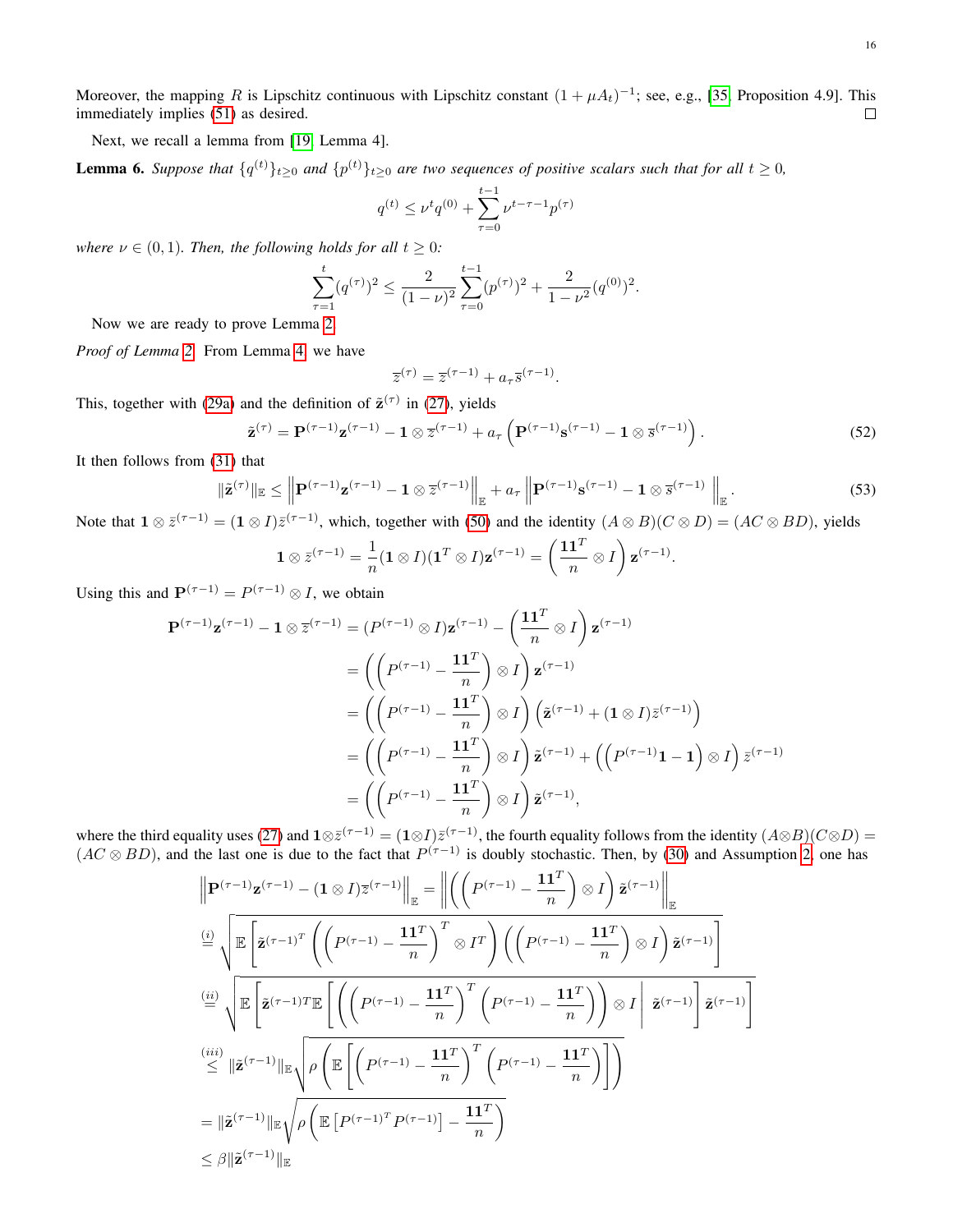where  $(A \otimes B)^T = A^T \otimes B^T$  and  $(A \otimes B)(C \otimes D) = AC \otimes BD$  are used to obtain (i) and (ii), respectively, and in (iii) we use that  $P^{(\tau-1)}$  is independent of  $\tilde{\mathbf{z}}^{(\tau-1)}$ . Using the same arguments as above, we have

<span id="page-16-0"></span>
$$
\left\| \mathbf{P}^{(\tau-1)} \mathbf{s}^{(\tau-1)} - \mathbf{1} \otimes \overline{\mathbf{s}}^{(\tau-1)} \right\|_{\mathbb{E}} \leq \beta \| \tilde{\mathbf{s}}^{(\tau-1)} \|_{\mathbb{E}}.
$$
\n(54)

<span id="page-16-2"></span>It then follows from [\(53\)](#page-15-0) that

$$
\|\tilde{\mathbf{z}}^{(\tau)}\|_{\mathbb{E}} \leq \beta \left( \|\tilde{\mathbf{z}}^{(\tau-1)}\|_{\mathbb{E}} + a_{\tau} \|\tilde{\mathbf{s}}^{(\tau-1)}\|_{\mathbb{E}} \right). \tag{55}
$$

<span id="page-16-1"></span>Similarly, from Lemma [4,](#page-14-4) [\(27\)](#page-9-5), and [\(29b\)](#page-9-3), we obtain

$$
\|\tilde{\mathbf{s}}^{(\tau)}\|_{\mathbb{E}} \le \left\| \mathbf{P}^{(\tau-1)} \mathbf{s}^{(\tau-1)} - (\mathbf{1} \otimes I) \, \overline{s}^{(\tau-1)} \right\|_{\mathbb{E}} + \left\| \nabla^{(\tau)} - \nabla^{(\tau-1)} - (\mathbf{1} \otimes I) \, (\overline{g}^{(\tau)} - \overline{g}^{(\tau-1)}) \right\|_{\mathbb{E}} + \mu \left\| (\mathbf{1} \otimes I) \Delta \overline{x}^{(\tau-1)} - \Delta \mathbf{x}^{(\tau-1)} \right\|_{\mathbb{E}}.
$$
\n(56)

By [\(50\)](#page-14-2), one can verify that

$$
\nabla^{(\tau)} - \nabla^{(\tau-1)} - (1 \otimes I)(\overline{g}^{(\tau)} - \overline{g}^{(\tau-1)}) = \left( \left( I - \frac{\mathbf{1} \mathbf{1}^T}{n} \right) \otimes I \right) \left( \nabla^{(\tau)} - \nabla^{(\tau-1)} \right),
$$

$$
\Delta \mathbf{x}^{(\tau-1)} - (1 \otimes I) \Delta \overline{x}^{(\tau-1)} = \left( \left( I - \frac{\mathbf{1} \mathbf{1}^T}{n} \right) \otimes I \right) \Delta \mathbf{x}^{(\tau-1)},
$$

which respectively imply that

$$
\begin{aligned} \|\nabla^{(\tau)} - \nabla^{(\tau-1)} - (\mathbf{1} \otimes I)(\overline{g}^{(\tau)} - \overline{g}^{(\tau-1)})\|_{\mathbb{E}} &\leq \left\| \left(I - \frac{\mathbf{1} \mathbf{1}^T}{n} \right) \otimes I \right\| \|\nabla^{(\tau)} - \nabla^{(\tau-1)}\|_{\mathbb{E}} \\ &\leq \|\nabla^{(\tau)} - \nabla^{(\tau-1)}\|_{\mathbb{E}}, \\ \|\Delta \mathbf{x}^{(k-1)} - (\mathbf{1} \otimes I) \Delta \overline{x}^{(k-1)}\|_{\mathbb{E}} &\leq \left\| \left(I - \frac{\mathbf{1} \mathbf{1}^T}{n} \right) \otimes I \right\| \|\Delta \mathbf{x}^{(k-1)}\|_{\mathbb{E}} &\leq \|\Delta \mathbf{x}^{(k-1)}\|_{\mathbb{E}}. \end{aligned}
$$

Besides, it follows from [\(4\)](#page-2-7) that  $\|\nabla^{(\tau)} - \nabla^{(\tau-1)}\|_{\mathbb{E}} \le L\|\Delta \mathbf{x}^{(k-1)}\|_{\mathbb{E}}$ . Upon substituting these and [\(54\)](#page-16-0) into [\(56\)](#page-16-1), we obtain

$$
\|\tilde{\mathbf{s}}_{\tau}\|_{\mathbb{E}} \leq \beta \|\tilde{\mathbf{s}}^{(\tau-1)}\|_{\mathbb{E}} + (L+\mu)\|\Delta \mathbf{x}^{(\tau-1)}\|_{\mathbb{E}}.
$$
\n(57)

Multiplying the both sides of the above inequality by  $a_{\tau+1} = a_{\tau}/(1 - a\mu)$ , we have

$$
a_{\tau+1} \|\tilde{\mathbf{s}}^{(\tau)}\|_{\mathbb{E}} \le \frac{1}{1-a\mu} \left( \beta a_{\tau} \|\tilde{\mathbf{s}}^{(\tau-1)}\|_{\mathbb{E}} + (L+\mu)a_{\tau} \|\Delta \mathbf{x}^{(\tau-1)}\|_{\mathbb{E}} \right).
$$
 (58)

Upon using Lemma [5](#page-14-5) and

$$
\|\Delta \mathbf{x}^{(\tau-1)}\|_{\mathbb{E}} \leq \|\mathbf{x}^{(\tau)} - \mathbf{y}^{(\tau)}\|_{\mathbb{E}} + \|\mathbf{x}^{(\tau-1)} - \mathbf{y}^{(\tau-1)}\|_{\mathbb{E}} + \|\Delta \mathbf{y}^{(\tau-1)}\|_{\mathbb{E}},
$$

one has

$$
a_{\tau} \|\Delta \mathbf{x}^{(\tau-1)}\|_{\mathbb{E}} \leq \frac{a_{\tau}}{1 + \mu A_{\tau}} \|\tilde{\mathbf{z}}^{(\tau)}\|_{\mathbb{E}} + \frac{a_{\tau}}{1 + \mu A_{\tau-1}} \|\tilde{\mathbf{z}}^{(\tau-1)}\|_{\mathbb{E}} + a_{\tau} \|\Delta \mathbf{y}^{(\tau-1)}\|_{\mathbb{E}}
$$
  
=  $a \|\tilde{\mathbf{z}}^{(\tau)}\|_{\mathbb{E}} + \frac{a}{1 - a\mu} \|\tilde{\mathbf{z}}^{(\tau-1)}\|_{\mathbb{E}} + a_{\tau} \|\Delta \mathbf{y}^{(\tau-1)}\|_{\mathbb{E}},$ 

where the equality follows from [\(70\)](#page-20-0). In light of [\(55\)](#page-16-2), we have

$$
a_{\tau}\|\Delta\mathbf{x}^{(\tau-1)}\|_{\mathbb{E}} \leq \left(a\beta + \frac{a}{1-a\mu}\right)\|\tilde{\mathbf{z}}^{(\tau-1)}\|_{\mathbb{E}} + a\beta a_{\tau}\|\tilde{\mathbf{s}}^{(\tau-1)}\|_{\mathbb{E}} + a_{\tau}\|\Delta\mathbf{y}^{(\tau-1)}\|_{\mathbb{E}}.
$$

<span id="page-16-3"></span>Therefore

$$
a_{\tau+1} \|\tilde{\mathbf{s}}^{(\tau)}\|_{\mathbb{E}} \leq \frac{\beta + a\beta (L+\mu)}{1 - a\mu} a_{\tau} \|\tilde{\mathbf{s}}^{(\tau-1)}\|_{\mathbb{E}} + \frac{a(L+\mu)}{1 - a\mu} \left(\beta + \frac{1}{1 - a\mu}\right) \|\tilde{\mathbf{z}}^{(\tau-1)}\|_{\mathbb{E}} + \frac{L+\mu}{1 - a\mu} a_{\tau} \|\Delta \mathbf{y}^{(\tau-1)}\|_{\mathbb{E}}.
$$
\n
$$
(59)
$$

By combining [\(55\)](#page-16-2) and [\(59\)](#page-16-3), the following inequality can be established:

$$
\begin{bmatrix} \|\tilde{\mathbf{z}}^{(\tau)}\|_{\mathbb{E}} \\ a_{\tau+1} \|\tilde{\mathbf{s}}^{(\tau)}\|_{\mathbb{E}} \end{bmatrix} \leq \mathbf{M} \begin{bmatrix} \|\tilde{\mathbf{z}}^{(\tau-1)}\|_{\mathbb{E}} \\ a_{\tau} \|\tilde{\mathbf{s}}^{(\tau-1)}\|_{\mathbb{E}} \end{bmatrix} + \frac{L+\mu}{1-a\mu} \begin{bmatrix} 0 \\ a_{\tau} \|\Delta \mathbf{y}^{(\tau-1)}\|_{\mathbb{E}} \end{bmatrix}
$$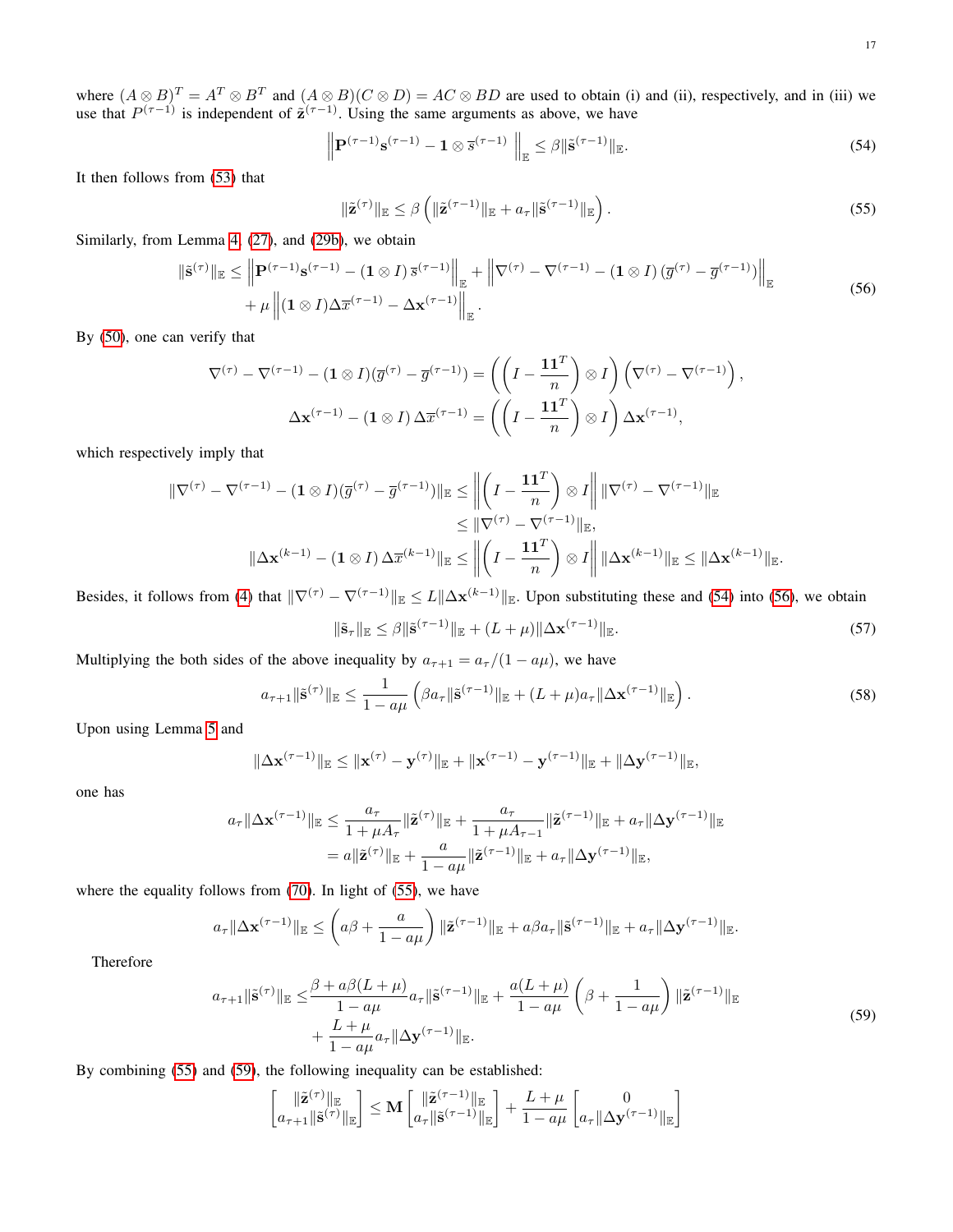where M is defined in [\(12\)](#page-4-8). By iterating the preceding linear system inequality and using

$$
\|\tilde{\mathbf{z}}^{(0)}\| = 0, \quad \|\tilde{\mathbf{s}}^{(0)}\| = \sqrt{\sum_{i=1}^{n} \left\| \nabla f_i(x^{(0)}) - \overline{g}^{(0)} \right\|^2} := \sigma,
$$

we obtain

$$
\begin{split} \begin{bmatrix} \|\tilde{\mathbf{z}}^{(t)}\|_{\mathbb{E}} \\ a_{t+1} \|\tilde{\mathbf{s}}^{(t)}\|_{\mathbb{E}} \end{bmatrix} &\leq & \frac{L+\mu}{1-a\mu} \sum_{\tau=0}^{t-1} \mathbf{M}^{t-\tau-1} \sqrt{a_{\tau+1}} \begin{bmatrix} 0 \\ \sqrt{a_{\tau+1}} \|\Delta \mathbf{y}^{(\tau)}\|_{\mathbb{E}} \end{bmatrix} + \mathbf{M}^{t} \begin{bmatrix} 0 \\ a_{1} \sigma \end{bmatrix} \\ &= & \sqrt{a_{t}} \frac{L+\mu}{1-a\mu} \sum_{\tau=0}^{t-1} \left( \mathbf{M} \sqrt{1-a\mu} \right)^{t-\tau-1} \begin{bmatrix} 0 \\ \sqrt{a_{\tau+1}} \|\Delta \mathbf{y}^{(\tau)}\|_{\mathbb{E}} \end{bmatrix} + \mathbf{M}^{t} \begin{bmatrix} 0 \\ a_{1} \sigma \end{bmatrix} . \end{split}
$$

Recall that the eigenvalues for matrix M are  $\lambda_1 = (\xi_1 + \xi_2)/2$  and  $\lambda_2 = (\xi_1 - \xi_2)/2$ , where

$$
\xi_1 = \frac{\beta(2 + aL)}{1 - a\mu}, \quad \xi_2 = \frac{a(L + \mu)}{1 - a\mu} \sqrt{\frac{\beta^2 L^2}{(L + \mu)^2} + \frac{4\beta(\beta + 1)}{a(L + \mu)}}
$$

Thus, the analytical form for the *n*th power of  $M$  is (see, e.g., [\[36\]](#page-21-34))

$$
\mathbf{M}^{n} = \lambda_{1}^{n} \left( \frac{\mathbf{M} - \lambda_{2} I}{\lambda_{1} - \lambda_{2}} \right) + \lambda_{2}^{n} \left( \frac{\mathbf{M} - \lambda_{1} I}{\lambda_{2} - \lambda_{1}} \right) = \lambda_{1}^{n} \left( \frac{\mathbf{M} - \lambda_{2} I}{\lambda_{1} - \lambda_{2}} \right) - \lambda_{2}^{n} \left( \frac{\mathbf{M} - \lambda_{1} I}{\lambda_{1} - \lambda_{2}} \right).
$$

It then follows that

$$
(\mathbf{M}^n)_{12} = \frac{\mathbf{M}_{12}(\lambda_1^n - \lambda_2^n)}{\lambda_1 - \lambda_2} = \frac{\beta(\lambda_1^n - \lambda_2^n)}{\lambda_1 - \lambda_2} \le \frac{2\beta(\rho(\mathbf{M}))^n}{\xi_2},
$$

where  $\rho(\mathbf{M})$  is the spectral radius of M. Due to our assumption that

$$
\frac{1}{a} > \frac{\beta(2L + 3\mu)}{(1 - \beta)^2} + \mu > \frac{2\beta(L + \mu)}{(1 - \beta)^2}
$$

and  $\beta \in (0,1)$ , we have

$$
\xi_2 > \frac{2a\beta(L+\mu)}{1-a\mu}
$$

Therefore,

$$
\|\tilde{\mathbf{z}}^{(t)}\|_{\mathbb{E}} \leq \frac{2\beta \frac{L+\mu}{1-a\mu} \sqrt{a_t}}{\xi_2} \sum_{\tau=0}^{t-1} \nu^{t-\tau-1} \sqrt{a_{\tau+1}} \|\Delta \mathbf{y}^{(\tau)}\|_{\mathbb{E}} + \frac{2\beta}{\xi_2} \left(\rho(\mathbf{M})\right)^t a_1 \sigma
$$
  

$$
\leq \frac{\sqrt{a_t}}{a} \sum_{\tau=0}^{t-1} \nu^{t-\tau-1} \sqrt{a_{\tau+1}} \|\Delta \mathbf{y}^{(\tau)}\|_{\mathbb{E}} + \frac{1-a\mu}{a(L+\mu)} \left(\rho(\mathbf{M})\right)^t a_1 \sigma.
$$
 (60)

.

.

This bound, together with Lemma [5,](#page-14-5) yields

$$
\sqrt{a_{t+1}} \|\mathbf{x}^{(t)} - \mathbf{y}^{(t)}\|_{\mathbb{E}} \leq \frac{\sqrt{a_{t+1}}}{1 + \mu A_t} \left( \frac{\sqrt{a_t}}{a} \sum_{\tau=0}^{t-1} \nu^{t-\tau-1} \sqrt{a_{\tau+1}} \|\Delta \mathbf{y}^{(\tau)}\|_{\mathbb{E}} + \frac{(\rho(\mathbf{M}))^t}{L + \mu} \sigma \right)
$$
  

$$
\leq \frac{\sum_{\tau=0}^{t-1} \nu^{t-\tau-1} \sqrt{a_{\tau+1}} \|\Delta \mathbf{y}^{(\tau)}\|_{\mathbb{E}}}{\sqrt{1 - a\mu}} + \frac{\sqrt{\frac{a}{1 - a\mu}} \nu^t \sigma}{L + \mu}.
$$
 (61)

The desired inequality [\(33\)](#page-10-4) then follows from this and Lemma [6.](#page-15-1)

<span id="page-17-0"></span>*C. Proof of Lemma [3](#page-10-2)*

*Proof of Lemma [3.](#page-10-2)* Define

$$
m_t(x) := \sum_{\tau=0}^{t-1} a_{\tau+1} \left( \langle \overline{g}^{(\tau)}, x \rangle + \frac{\mu}{2} || x - \overline{x}^{(\tau)} ||^2 + h(x) \right) + d(x)
$$

where  $m_0(x) = d(x)$ . Due to  $\overline{z}^{(t)} = \sum_{\tau=0}^{t-1} a_{\tau+1}(\overline{g}^{(\tau)} - \mu \overline{x}^{(\tau)})$  in Lemma [4,](#page-14-4) we can equivalently express [\(15\)](#page-4-4) as

$$
y^{(t)} = \operatorname*{argmin}_{x \in \mathbb{R}^m} m_t(x).
$$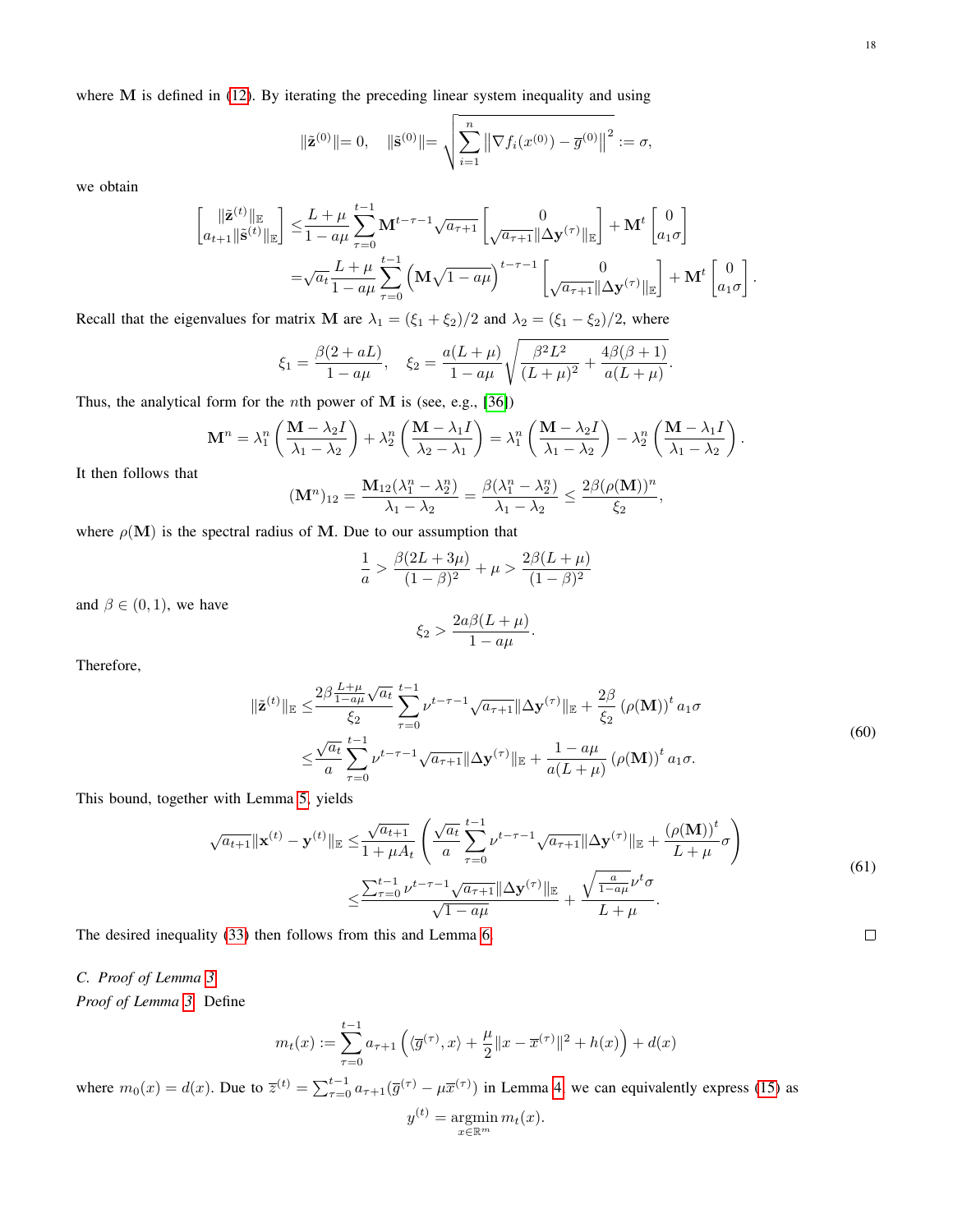Since  $m_{\tau-1}(x)$  is strongly convex with modulus  $1 + \mu A_{\tau-1}$ , we have

$$
m_{\tau-1}(x) - m_{\tau-1}(y^{(\tau-1)}) \ge \frac{1}{2}(1 + \mu A_{\tau-1}) \|x - y^{(\tau-1)}\|^2, \forall x \in \text{dom}(h).
$$

Further, by noticing

$$
m_{\tau}(x) = m_{\tau-1}(x) + a_{\tau} \left( \langle \overline{g}^{(\tau-1)}, x \rangle + \frac{\mu}{2} || x - \overline{x}^{(\tau-1)} ||^2 + h(x) \right),
$$

we have

$$
0 \leq m_{\tau-1}(y^{(\tau)}) - m_{\tau-1}(y^{(\tau-1)}) - \frac{1}{2} (1 + \mu A_{\tau-1}) \|y^{(\tau)} - y^{(\tau-1)}\|^2
$$
  
=  $m_{\tau}(y^{(\tau)}) - a_{\tau} \left( \langle \overline{g}^{(\tau-1)}, y^{(\tau)} \rangle + \frac{\mu}{2} \|y^{(\tau)} - \overline{x}^{(\tau-1)}\|^2 + h(y^{(\tau)}) \right) - m_{\tau-1}(y^{(\tau-1)})$   
-  $\frac{1}{2} (1 + \mu A_{\tau-1}) \|y^{(\tau)} - y^{(\tau-1)}\|^2$ ,

which is equivalent to

$$
a_{\tau}\left(\langle \overline{g}^{(\tau-1)}, y^{(\tau)} \rangle + h(y^{(\tau)})\right) \leq m_{\tau}(y^{(\tau)}) - m_{\tau-1}(y^{(\tau-1)}) - \frac{1}{2}\left(1 + \mu A_{\tau-1}\right) ||y^{(\tau)} - y^{(\tau-1)}||^2 - \frac{\mu}{2} a_{\tau} ||y^{(\tau)} - \overline{x}^{(\tau-1)}||^2.
$$

<span id="page-18-1"></span>Summing up the above inequality from  $\tau = 1$  to  $\tau = t$  leads to

$$
\sum_{\tau=1}^{t} a_{\tau} \left( \langle \overline{g}^{(\tau-1)}, y^{(\tau)} \rangle + h(y^{(\tau)}) \right)
$$
\n
$$
\leq m_t(y^{(t)}) - m_0(y^{(0)}) - \sum_{\tau=1}^{t} \frac{1}{2} \left( (1 + \mu A_{\tau-1}) \|\Delta y^{(\tau-1)}\|^2 + \mu a_{\tau} \|y^{(\tau)} - \overline{x}^{(\tau-1)}\|^2 \right)
$$
\n
$$
= m_t(y^{(t)}) - \sum_{\tau=1}^{t} \frac{1}{2} \left( (1 + \mu A_{\tau-1}) \|y^{(\tau)} - y^{(\tau-1)}\|^2 + \mu a_{\tau} \|y^{(\tau)} - \overline{x}^{(\tau-1)}\|^2 \right).
$$
\n(62)

where the equality is due to  $y^{(0)} = x^{(0)}$  and [\(6\)](#page-2-4). By a similar argument to [\(69\)](#page-20-1), we obtain

$$
\sum_{\tau=1}^{t} \langle a_{\tau} \overline{g}^{(\tau-1)}, -x^{*} \rangle \leq -m_{t}(y^{(t)}) + d(x^{*}) + \sum_{\tau=1}^{t} a_{\tau} \left( \frac{\mu}{2} \| x^{*} - \overline{x}^{(\tau-1)} \|^{2} + h(x^{*}) \right),
$$
  
with (62) leads to the inequality in (34).

which in conjunction with  $(62)$  leads to the inequality in  $(34)$ .

# <span id="page-18-0"></span>APPENDIX E

# ESTIMATION OF  $\overline{a}$

As we remarked after Theorem [2,](#page-4-5) there exists an  $\bar{a} \in (0, \mu^{-1})$  such that the conditions in Theorem [2](#page-4-5) are satisfied by any  $a \in (0, \bar{a})$ . Of course, we would like to find an  $\bar{a}$  as large as possible, but finding the maximum value of  $\bar{a}$  requires solving a nonlinear equation associated with [\(16\)](#page-4-6), which does not admit a closed-form solution. Instead, we provide in the following lemma a conservative estimation of  $\bar{a}$ .

In Theorem [2,](#page-4-5) we have two conditions on  $a$ , i.e.,

<span id="page-18-3"></span><span id="page-18-2"></span>
$$
\frac{1}{a} > \frac{\beta(2L + 3\mu)}{(1 - \beta)^2} + \mu,\tag{63}
$$

and

$$
\frac{1}{a} > 2L - \mu + \frac{4L - 2\mu}{\eta(a)},
$$
\n(64)

where  $\eta(a) = (1 - a\mu)(1 - \rho(M)\sqrt{1 - a\mu})^2$ . Moreover,  $\rho(M) = \lambda_1 = (\xi_1 + \xi_2)/2$ , where  $\xi_1, \xi_2$  are defined in [\(46\)](#page-13-4). Then, one can verify that by taking  $a = 1/(2\mu)$ , we have

$$
\eta\left(\frac{1}{2\mu}\right) = \frac{\left(1 - \beta(\sqrt{2} + \frac{L}{2\sqrt{2}\mu}) - \sqrt{\frac{\beta^2 L^2}{8\mu^2} + \beta(\beta + 1)(1 + \frac{L}{\mu})}\right)^2}{2}.
$$

We have shown that  $\eta$  decreases with a if [\(63\)](#page-18-2) is satisfied, so

$$
\eta(a) > \eta\left(\frac{1}{2\mu}\right)
$$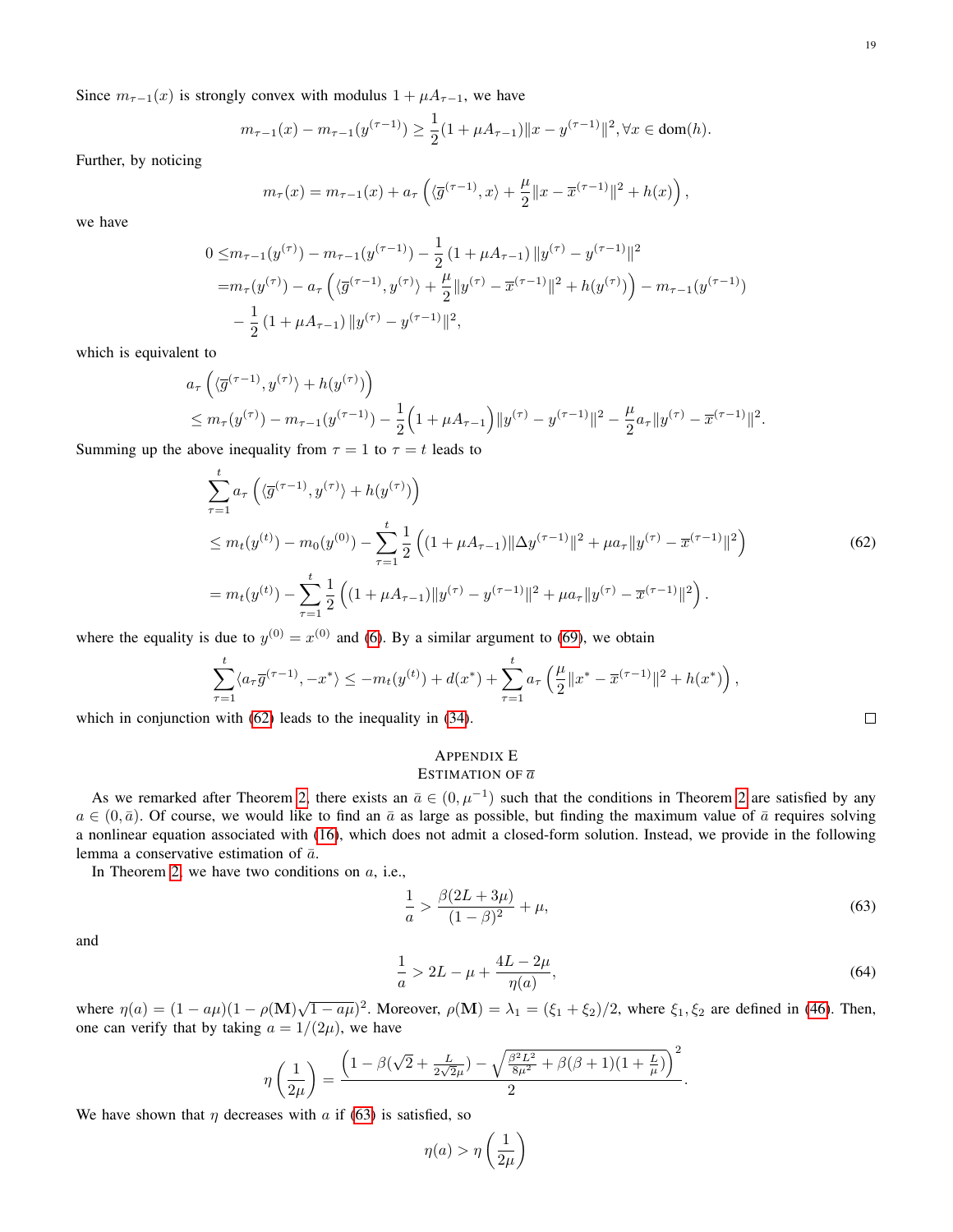for all a satisfying  $0 < a < 1/(2\mu)$  and [\(63\)](#page-18-2). Then, as long as a satisfies

$$
\frac{1}{a} > \frac{\beta(2L+3\mu)}{(1-\beta)^2} + \mu,
$$
\n
$$
\frac{1}{a} > 2L - \mu + \frac{4L - 2\mu}{\eta(\frac{1}{2\mu})} = 2L - \mu + \frac{8L - 4\mu}{\left(1 - \beta(\sqrt{2} + \frac{L}{2\sqrt{2}\mu}) - \sqrt{\frac{\beta^2 L^2}{8\mu^2} + \beta(\beta + 1)(1 + \frac{L}{\mu})}\right)^2},
$$
\n(65)\n
$$
\frac{1}{a} > 2\mu,
$$

then  $a$  also satisfies [\(63\)](#page-18-2) and [\(64\)](#page-18-3). This implies that we can take

$$
\overline{a} = \min \left\{ \frac{1}{2\mu}, \frac{1}{\frac{\beta(2L+3\mu)}{(1-\beta)^2} + \mu}, \frac{\left(1 - \beta(\sqrt{2} + \frac{L}{2\sqrt{2}\mu}) - \sqrt{\frac{\beta^2 L^2}{8\mu^2} + \beta(\beta+1)(1+\frac{L}{\mu})}\right)^2}{(2L-\mu)\left(4 + \left(1 - \beta(\sqrt{2} + \frac{L}{2\sqrt{2}\mu}) - \sqrt{\frac{\beta^2 L^2}{8\mu^2} + \beta(\beta+1)(1+\frac{L}{\mu})}\right)^2}\right) \right\}
$$

It would be interesting to estimate the order of  $\bar{a}$  when the condition number  $\kappa = L/\mu$  goes to  $\infty$  and the  $\beta$ , which relates to the connectivity of the stochastic network, goes to 1. By the standard limiting argument, one can verify that the dominating term inside the above brace is the second term, which is in the order  $\mathcal{O}((1 - \beta)^2/L)$ .

# <span id="page-19-0"></span>APPENDIX F

### PROOF OF THEOREM [1](#page-3-0)

In this section, we first provide a technical lemma, and then present the proof of Theorem [1.](#page-3-0)

<span id="page-19-4"></span><span id="page-19-3"></span>**Lemma 7.** Suppose that the premise of Theorem [1](#page-3-0) holds. For the sequence  $\{x^{(t)}\}_{t\geq0}$  generated by [\(7\)](#page-2-2), it holds that

$$
\sum_{\tau=1}^{t} a_{\tau} \left( \langle \nabla f(x^{(\tau-1)}), x^{(\tau)} - x^* \rangle + h(x^{(\tau)}) - h(x^*) \right) - d(x^*)
$$
\n
$$
\leq -\frac{1}{2} \sum_{\tau=1}^{t} \left( 1 + \mu A_{\tau} \right) \|x^{(\tau)} - x^{(\tau-1)}\|^2 - \frac{\mu}{2} \sum_{\tau=1}^{t} a_{\tau} \|x^{(\tau-1)} - x^*\|^2.
$$
\n(66)

*Proof.* We define

$$
r_t(x) := \sum_{\tau=0}^{t-1} a_{\tau+1} \ell(x; x^{(\tau)}) + d(x), \quad t = 0, 1, \dots,
$$

where  $r_0(x) = d(x)$  and  $\ell(x; x^{(\tau)})$  is defined in [\(9\)](#page-2-8). It then follows that for any  $\tau \ge 1$ ,

<span id="page-19-1"></span>
$$
r_{\tau}(x) = r_{\tau-1}(x) + a_{\tau} \left( \langle \nabla f(x^{(\tau-1)}), x \rangle + \frac{\mu}{2} ||x - x^{(\tau-1)}||^2 + h(x) \right). \tag{67}
$$

By [\(7\)](#page-2-2), we know that  $x^{(\tau-1)} = \operatorname{argmin}_{x \in \mathbb{R}^m} r_{\tau-1}(x)$ . Moreover,  $r_{\tau-1}(x)$  is strongly convex with modulus  $1 + \mu A_{\tau-1}$ . Then, we obtain

$$
r_{\tau-1}(x) - r_{\tau-1}(x^{(\tau-1)}) \ge \frac{1}{2} (1 + \mu A_{\tau-1}) \|x - x^{(\tau-1)}\|^2, \quad \forall x \in \text{dom}(h).
$$

Therefore,

$$
0 \leq r_{\tau-1}(x^{(\tau)}) - r_{\tau-1}(x^{(\tau-1)}) - \frac{1}{2} \left( 1 + \mu A_{\tau-1} \right) ||x^{(\tau)} - x^{(\tau-1)}||^2
$$
  
=  $r_{\tau}(x^{(\tau)}) - a_{\tau} \left( \langle \nabla f(x^{(\tau-1)}), x^{(\tau)} \rangle + \frac{\mu}{2} ||x^{(\tau)} - x^{(\tau-1)}||^2 + h(x^{(\tau)}) \right) - r_{\tau-1}(x^{(\tau-1)})$   
-  $\frac{1}{2} \left( 1 + \mu A_{\tau-1} \right) ||x^{(\tau)} - x^{(\tau-1)}||^2,$ 

where the equality follows from [\(67\)](#page-19-1). This, together with  $A_\tau = A_{\tau-1} + a_\tau$ , leads to

$$
a_{\tau}\left(\langle \nabla f(x^{(\tau-1)}), x^{(\tau)} \rangle + h(x^{(\tau)})\right) \leq r_{\tau}(x^{(\tau)}) - r_{\tau-1}(x^{(\tau-1)}) - \frac{1}{2}\left(1 + \mu A_{\tau}\right) \|x^{(\tau)} - x^{(\tau-1)}\|^2.
$$

<span id="page-19-2"></span>Summing up the above inequality from  $\tau = 1$  to  $\tau = t$  yields

$$
\sum_{\tau=1}^{t} a_{\tau} \left( \langle \nabla f(x^{(\tau-1)}), x^{(\tau)} \rangle + h(x^{(\tau)}) \right) \leq r_t(x^{(t)}) - r_0(x^{(0)}) - \sum_{\tau=1}^{t} \frac{1}{2} \left( 1 + \mu A_{\tau} \right) ||x^{(\tau)} - x^{(\tau-1)}||^2
$$
\n
$$
= r_t(x^{(t)}) - \sum_{\tau=1}^{t} \frac{1}{2} \left( 1 + \mu A_{\tau} \right) ||x^{(\tau)} - x^{(\tau-1)}||^2,
$$
\n(68)

.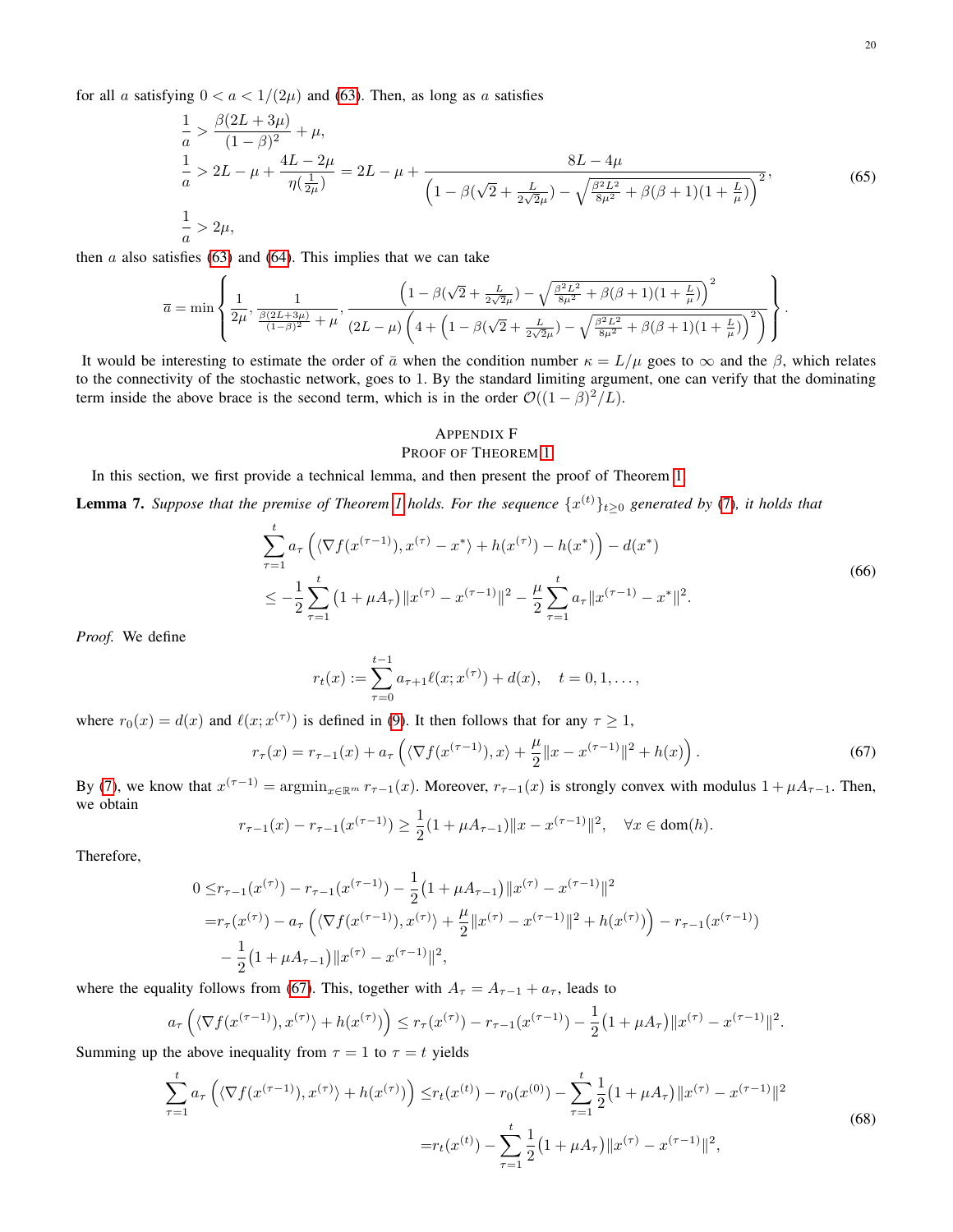<span id="page-20-1"></span>where the equality follows from  $r_0(x) = d(x)$  and [\(6\)](#page-2-4). Then, we turn to consider

$$
\sum_{\tau=1}^{t} a_{\tau} \langle \nabla f(x^{(\tau-1)}), -x^* \rangle \le \max_{x \in \mathbb{R}^m} \left\{ \sum_{\tau=1}^{t} a_{\tau} \left( \langle \nabla f(x^{(\tau-1)}), -x \rangle - \frac{\mu}{2} || x - x^{(\tau-1)} ||^2 - h(x) \right) - d(x) \right\} \n+ d(x^*) + \sum_{\tau=1}^{t} a_{\tau} \left( \frac{\mu}{2} || x^{(\tau-1)} - x^* ||^2 + h(x^*) \right) \n= - \min_{x \in \mathbb{R}^m} \left\{ \sum_{\tau=1}^{t} a_{\tau} \left( \langle \nabla f(x^{(\tau-1)}), x \rangle + \frac{\mu}{2} || x - x^{(\tau-1)} ||^2 + h(x) \right) + d(x) \right\} \n+ d(x^*) + \sum_{\tau=1}^{t} a_{\tau} \left( \frac{\mu}{2} || x^{(\tau-1)} - x^* ||^2 + h(x^*) \right) \n= - r_t(x^{(t)}) + d(x^*) + \sum_{\tau=1}^{t} a_{\tau} \left( \frac{\mu}{2} || x^{(\tau-1)} - x^* ||^2 + h(x^*) \right).
$$
\n(A)

Upon summing up [\(68\)](#page-19-2) and the above inequality, we obtain [\(66\)](#page-19-3) as desired.

*Proof of Theorem [1.](#page-3-0)* Recall that  $f = \frac{1}{n} \sum_{i=1}^{n} f_i$ . Using [\(32\)](#page-9-0) and [\(3\)](#page-2-6) sequentially, we have

$$
a_{\tau} \left( f(x^{(\tau)}) - f(x^*) \right)
$$
  
\n
$$
\le a_{\tau} \left( \frac{L}{2} \| x^{(\tau)} - x^{(\tau - 1)} \|^2 + f(x^{(\tau - 1)}) + \langle \nabla f(x^{(\tau - 1)}), x^{(\tau)} - x^{(\tau - 1)} \rangle - f(x^*) \right)
$$
  
\n
$$
\le a_{\tau} \left( \frac{L}{2} \| x^{(\tau)} - x^{(\tau - 1)} \|^2 + \langle \nabla f(x^{(\tau - 1)}), x^{(\tau)} - x^* \rangle - \frac{\mu}{2} \| x^{(\tau - 1)} - x^* \|^2 \right).
$$

Upon summing up the above inequality from  $\tau = 1$  to  $\tau = t$  and using Lemma [7](#page-19-4) and  $F = f + h$ , we obtain

$$
\sum_{\tau=1}^{t} a_{\tau} \left( F(x^{(\tau)}) - F(x^{*}) \right)
$$
\n
$$
\leq \sum_{\tau=1}^{t} \left( \frac{a_{\tau}}{2} \left( L \| x^{(\tau)} - x^{(\tau-1)} \|^{2} - \frac{1 + \mu A_{\tau}}{a_{\tau}} \| x^{(\tau)} - x^{(\tau-1)} \|^{2} \right) \right) + d(x^{*}).
$$

According to [\(8\)](#page-2-3) and  $A_t = \sum_{\tau=1}^t a_\tau$ , one has

<span id="page-20-0"></span>
$$
\frac{1 + \mu A_{\tau}}{a_{\tau}} = \frac{\left(\frac{1}{1 - a\mu}\right)^{\tau}}{\frac{a}{1 - a\mu} \left(\frac{1}{1 - a\mu}\right)^{\tau - 1}} = \frac{1}{a}.
$$
\n(70)

.

By substituting this into the above inequality and using the condition  $a \leq L^{-1}$ , we obtain

$$
\sum_{\tau=1}^t a_\tau \left( F(x^{(\tau)}) - F(x^*) \right) \le \left( L - \frac{1}{a} \right) \sum_{\tau=1}^t \frac{a_\tau}{2} \| x^{(\tau)} - x^{(\tau-1)} \|^2 + d(x^*) \le d(x^*).
$$

Upon dividing both sides of the above inequality by  $A_t$  and using the convexity of F and  $\tilde{x}^{(t)} = A_t^{-1} \sum_{\tau=1}^t a_\tau x^{(\tau)}$ , we obtain

$$
F(\tilde{x}^{(t)}) - F(x^*) \le \frac{d(x^*)}{A_t}.
$$

Now it remains to show the statements i) and ii) in Theorem [1.](#page-3-0) By the definitions of  $a_t$  and  $A_t$ , we readily have  $A_t = at$ when  $\mu = 0$  and

$$
\frac{1}{A_t} = \frac{\mu}{\left(\frac{1}{1 - a\mu}\right)^t - 1}
$$

when  $\mu > 0$ . Moreover, by  $0 < a < L^{-1}$  and  $L \ge \mu$ , one has  $0 < a\mu < 1$  when  $\mu > 0$ . This, together with the above identity, yields that when  $\mu > 0$ ,

$$
\frac{1}{A_t} = \frac{\mu}{(\frac{1}{1-a\mu})^t - 1} = \frac{\mu(1-a\mu)^t}{1 - (1-a\mu)^t} \le \frac{\mu(1-a\mu)^t}{1 - (1-a\mu)} = \frac{(1-a\mu)^t}{a}
$$

This completes the proof.